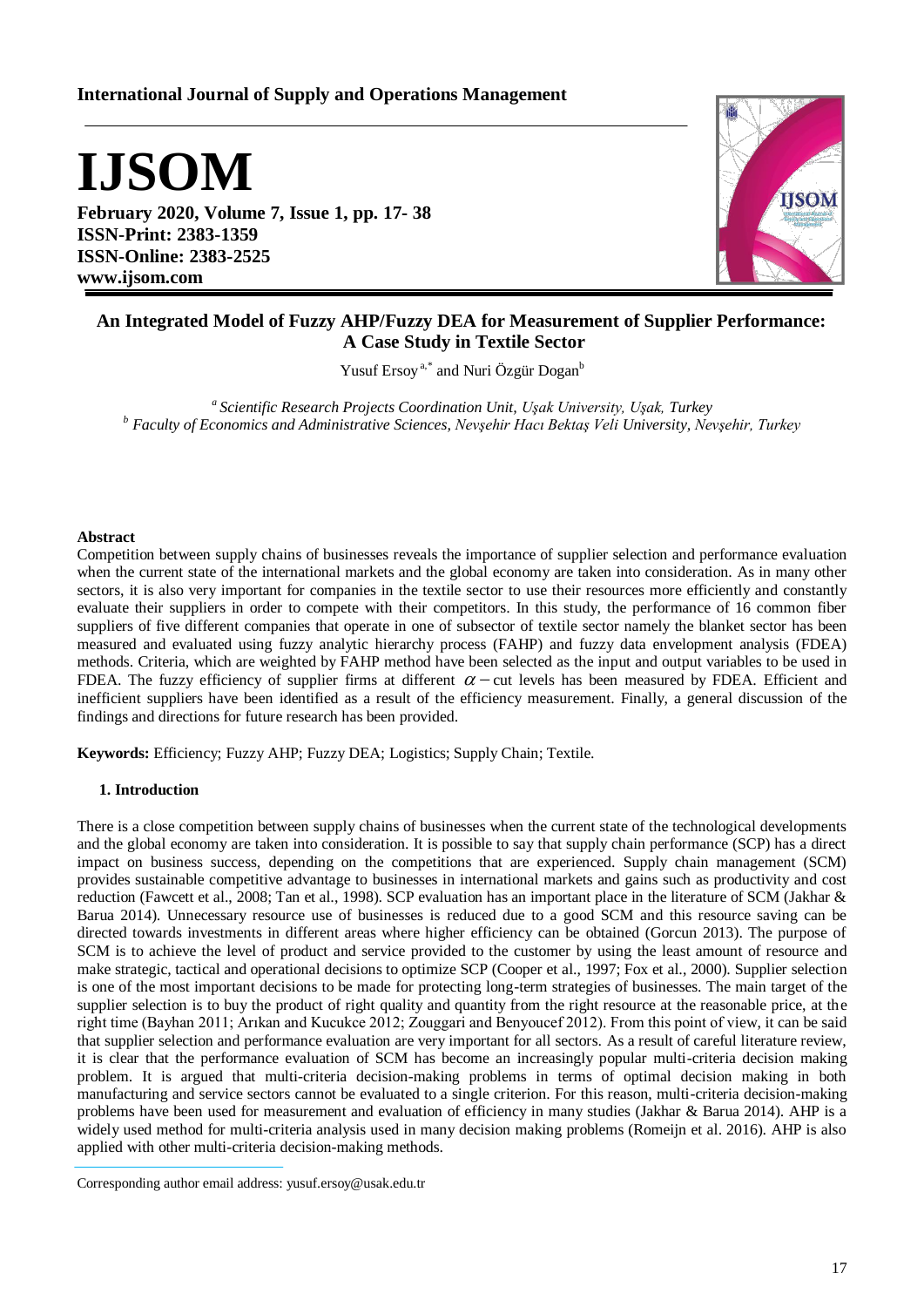AHP is an useful method based on mathematical and psychological basis to analyze complex decisions (Petrini et al., 2016). FAHP is a suitable method for solving problems of multi-criteria performance measurement and evaluation (Wichapa & Khokhajaikiat, 2017).

Efficiency which is an important aspect of the performance is a concept of how resources are used and usage rate. Data Envelopment Analysis (DEA) is a non-parametric method widely used for efficiency measurement (Dogan & Ersoy 2017). One of the most important reasons for the widespread use of DEA is that it allows analysis in multiple input and output environments (Charles & Kumar, 2012). DEA is a method developed to measure the relative efficiency of businesses called decision-making units that produce products or services (Fanchon 2003). Classic DEA models can only be applied in cases where input and output variables are certainly known. FDEA models are used for measurement of relative efficiency when the data are uncertain (Oruc & Gungor 2010).

The textile industry is a labour-intensive industry where competition is increasing day by day and waste of resources is too much. Companies in the textile industry need to use their resources more effectively and to continuously evaluate the performance of their supplier to achieve a sustainable competitive advantage in global markets and to be able to continue their existence. For this reason, a model in which FAHP and FDEA methods are used together for an optimal measurement of SCM in blanket sector is proposed. In this study, the performance of 16 common fiber suppliers of five different companies are located in Usak province and operate in one of subsector of textile sector namely the blanket sector, have been measured and evaluated using FAHP and FDEA methods. Firstly, a comprehensive literature review has been carried out to determine the criteria to be used in evaluating the performances of the suppliers. A 7-point Likert-type scale consisting of 26 items has been applied to purchasing experts of five different companies in order to determine the importance level of supplier selection criteria within the scope of FAHP application. The weights of the criteria which are in the top eight of the importance level ranking list have been calculated using FAHP method. Criteria which are weighted by FAHP method have been selected as the input and output variables to be used in FDEA. The efficiency of the suppliers at different  $\alpha$  – cut levels have been measured and ranked using FDEA model with three inputs and five output variables. When the literature is reviewed, no other study comparing different FDEA models and FAHP and FDEA methods used together in the blanket sector has been found.

When the study is evaluated from this point of view, the findings of the study can provide useful and important results for researchers, firms that are in supplier position and companies that are in the purchasing position. The rest of this paper is organized as follows. Section 2 presents a review of literature in supplier selection and evaluation. FAHP and FDEA methods are provided in Section 3. Section 4 provides the evaluation results of the application. Finally, in Section 5, concluding remarks and suggests directions for future research are provided.

# **2. Literature review**

This section is divided into two sections, (i) supplier evaluation criteria and (ii) supplier evaluation methods, to provide a comprehensive overview of the current literature.

# **2.1. Supplier evaluation criteria**

One of the earliest studies on supplier selection was conducted by Dickson (1966), in 1966, with 273 purchasing managers and a questionnaire survey. Dickson has put forward important ideas on supplier selection and has prepared a list of 23 criteria for supplier selection. Dempsey (1978) identified eight key criteria for supplier selection or supplier evaluation. Those criteria are delivery, quality, price, capacity, supplier performance history, communication system, geographical location, and service. Weber et al., (1991) examined a large number of studies on supplier selection and performance measurement, and found that the most used criteria for supplier selection was the price, followed by delivery and quality. In addition to these criteria, product capacity and localization were found to be important in supplier selection. Vokurga et al., (1996) used some of Dickson's criteria for supplier selection in their study and emphasized that the reliability of the supplier company, future production capabilities and development gap of the supplier company criteria were important. Ghodsypour and O'Brien (1998) used some of Dickson's criteria for supplier selection, and such as the ability to respond to changes of supplier and process flexibility of supplier criteria. Humphreys et al., (2001) concluded that in addition to the general criteria accepted in the literature for supplier selection in the study they conducted, the design capacity, problemsolving capacity and environmental awareness criteria became increasingly important. Tam and Tummala (2001) utilized the quality of the support services of the supplier company, openness to technology development, problem-solving capacity and quality system criteria in addition to some of Dickson's criteria for supplier selection in their study. Cheraghi et al., (2004) concluded that in the study they carried out, reliability, flexibility, consistency and long-term relationships criteria in supplier selection gain importance, and guarantee & policies, past performance, willingness for business continuity and educational supports criteria from Dickson's criteria lost importance.

When the literature is examined, it can be seen that price, quality and delivery criteria are considered the main criteria in the evaluation or selection of suppliers. In addition, flexibility, after-sales service and customer satisfaction criteria are widely used in evaluating suppliers (Akman & Alkan 2006). Ha, and Krishnan (2008) used new criteria such as e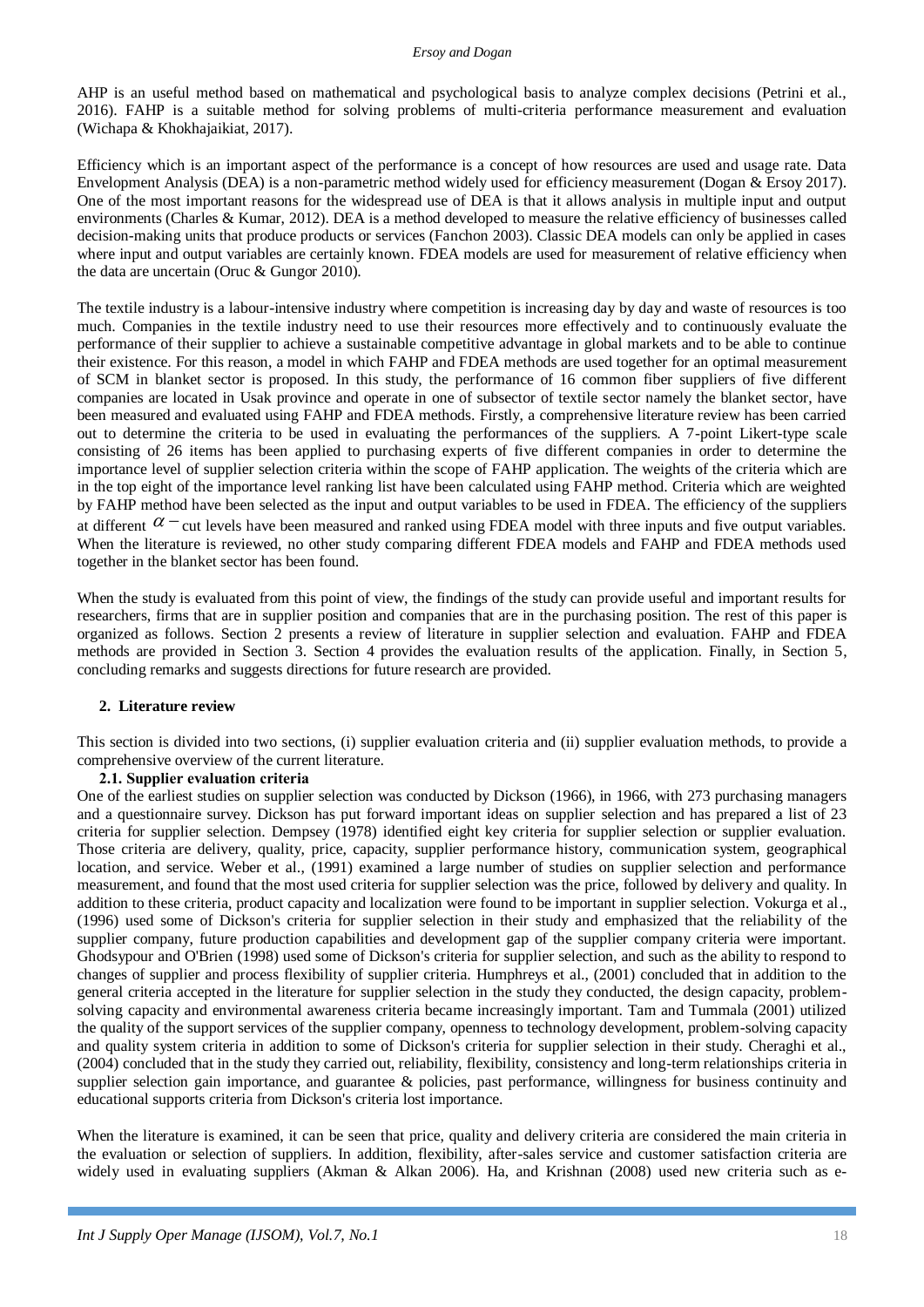commerce capability, eco-friendly products, just-in-time capability, product view, catalogue technology, the response to customer request, continuity and after-sales service technology in addition to Dickson's criteria for supplier selection in their study. Yildiz (2013) studied 89 different studies related to supplier selection criteria in the production, health, electricity-electronics, furniture and white goods, textile, agriculture, construction, automotive, transportation-logistics food and information sectors and as supplier selection criteria in the textile sector; quality, cost and delivery criteria are the most important criteria. Patil (2014) studied 27 different researchers between 1966 and 2012. In this study, 48 different supplier selection criteria were found in the literature. It is possible to see that the priorities of Dickson's 23 criteria have changed and that new criteria have been added depending on sector and market conditions in studies the researchers have made (Ordoobadi 2009; Sydani et al.,2011; Tezsurucu 2013; Tayyar and Arslan 2013; Shiraz 2014). The particular criteria used in supplier selection and the application areas of the textile and apparel sector are summarized in Table 1.

### **2.2. Supplier evaluation methods**

Supplier performance management is a field where mathematical models such as linear and mixed integer programming are used (Baskaran et al., 2012; Marbini et al., 2017). There are many methods in the literature to evaluate supplier performance (Kuo et al., 2010). In recent years, many methods such as mathematical programming techniques and Multi Criteria Decision Making (MCDM) have been proposed to MCDM problems (Ho et al., 2010; Govindan et al., 2015; Wichapa & Khokhajaikiat 2017; Simic et al., 2017). The AHP method, which is easy to implement, is widely used for the solution of the MCDM problems. Some researcher have used AHP method alone or combination in other methods to solve MCDM problems because of the complexity of the decision making environment and the uncertainty of each problem (Wichapa & Khokhajaikiat 2017; Ho & Ma 2018). In the literature, there are various multi-criteria decision making methods used in supplier selection in different fields and their fuzzy versions. In the same way, DEA and FDEA are the methods that are used on this issue. Some studies using these methods in the literature are included in the following paragraphs.

It is possible to find out many studies in which the suppliers are evaluated using the AHP method. Tam, and Tummala (2001) in a telecommunication company, Muralihadran et al., (2002) in a bicycle manufacturing company, Kahraman et al., (2003) in a company operating in the production of white goods in Turkey, Liu, and Hai (2005) in a company operating in furniture-white goods sector, Hou and Su (2006) in a company operating in the electronics sector, Tahriri et al. (2008) in a company operation in the steel production in Malaysia, Bronja (2011) in a company that manufactures mechanical fittings for automotives, Cetin and Onder (2015) in a company producing automotive spare parts have used AHP method for supplier selection problem. It is possible to come across many studies in which suppliers are evaluated using the FAHP method in combination with other methods. In Haq and Kannan (2006) an integrated AHP and FAHP model, Ozturk et al., (2008) an integrated FAHP and Fuzzy TOPSIS(FTOPSIS) model, Zeydan et al., (2011) an integrated FAHP, FTOPSIS and DEA model, Zouggari and Benyoucef (2012) an integrated FAHP and FTOPSIS model, Tayyar (2012) an integrated FAHP and FTOPSIS model, Jonavic and Delibasic (2014) an integrated Quality Function Deployment (QFD) and FAHP model, Sultana et al., (2015) an integrated fuzzy DELPHI, FAHP and FTOPSIS model, Kumar et al., (2015) and integrated FAHP and DEA model, Stevic et al., (2016) an integrated FAHP and TOPSIS model, Awasthi et al., (2018) an integrated FAHP and VIKOR model have been used for supplier selection problem.

It is possible to find out in many studies that DEA and FDEA methods in combination with other methods have been used for supplier selection and evaluation of supplier performance. In Weber et al., (2000) an integrated Multi-Purpose Programming (MPP) Method and DEA model, Seydel (2005) an integrated SMART method and DEA model, Zhenhua (2009) an integrated AHP and DEA model, Kuo et al., (2010) an integrated FAHP and FDEA model, Raut (2011) an integrated AHP an DEA model, Shiraz (2014) an integrated FTOPSIS and FDEA model, Kumar et al., (2015) an integrated FAHP and DEA model, Alikhani et al., (2019) an integrated Fuzzy VIKOR and DEA model have been used for supplier selection and evaluation of supplier performance.

As in many other sectors, there are great many studies in the textile sector that have been carried on supplier selection and evaluation of supplier performance. Kahraman et al., (2004) have used FAHP in a company operating in the textile sector in Turkey, Ozturk et al., (2011) have used AHP in a textile company in Turkey, Chen (2011) have used an integrated SWOT analysis, DEA and TOPSIS model in a company operating in the textile sector in Taiwan, Gules et al., 2014) have used AHP in a company that produces apparel products in textile sector in Turkey for supplier selection and evaluation of supplier performance. Other studies in the textile sector on supplier selection and evaluation of supplier performance can be seen in Table 1.

# **3. Methodology**

In this section of the study, an application has been carried out in 5 companies operating in the blanket sector for supplier selection and evaluation of supplier performance. Models used in this study have been identified as a result of a comprehensive literature review. The hierarchical structure of the study consists of three parts where the performance evaluations of the suppliers made can be seen in Figure 1.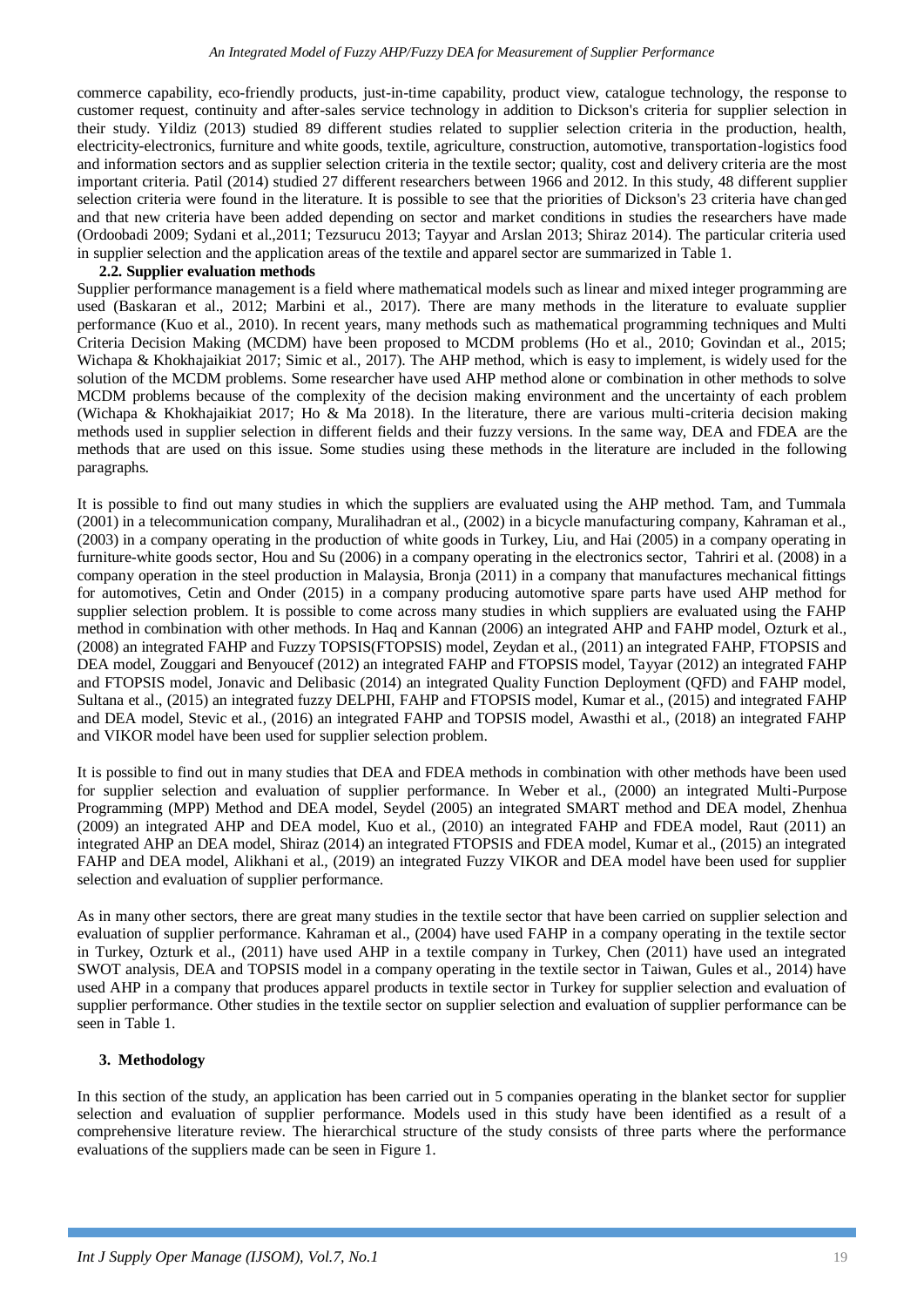

**Figure1.** Hierarchical structure for supplier performance measurement (Source: Jakhar and Barua 2014; Cakir 2016; Wichapa and Khokhajaikiat. 2017)

In the first part of the hierarchical structure of this study, a 7-point Likert-type scale consisting of 26 criteria has been applied to purchasing experts of five different companies in order to determine the importance level of supplier selection criteria to be used in the application of FAHP. In the second part, the FAHP method has been applied to determine the weights of the criteria to be used in evaluating the performances of the suppliers. In the third part, the performances of suppliers have been evaluated with FDEA using criteria weights calculated with FAHP. The first 8 criteria in the ranking of importance levels have been compared by the purchasing specialist of 5 different firms according to the FAHP scale in Table 2 and the weights of the criteria have been determined. The weights of criteria obtained by FAHP will express the weights of input and output variables in FDEA.

In this study, each supplier has been evaluated by experts according to criteria to obtain data on input and output variables to be used in FDEA. These data have been multiplied by the weights of criteria obtained from the FAHP, and the criteria weights of input and output variables have been calculated for FDEA application. The collected data for input and output variables have been taken into FDEA and the performances of the suppliers have been measured. A total of 8 variables for 16 suppliers have been used to meet the restriction of the decision making unit (DMU) of the DEA. The efficiency ranking has been done according to the measurement of performance results of 16 fiber supplier companies. Efficient and inefficient suppliers have been identified as a result of the ranking. Steps of the research process can be seen in Figure 2.

# **3.1. Determination of supplier evaluation criteria**

The supplier selection criteria that are in the 7-point Likert-type scale have been determined as a result of the literature review. Cost, price, quality, flexibility, delivery reliability, experience, reputation of the company, technology, continuous improvement program, geographical location, production capacity, technical capacity, inventory availability, customer service, reliability, guarantee policies, corporation, problem solving ability, financial situation, environmental management system, organizational management system, product range, logistics status, standards and certifications, after-sales service, compliance with the law, pollution rate of the raw material and specification of the raw material criteria have been determined as supplier selection criteria. Supplier selection is one of the most important decisions that must be made for businesses that are in the textile sector as well as in other sectors. Some criteria specific to the textile sector in supplier selection and the importance of these criteria in terms of the textile sector have been given in the following paragraphs.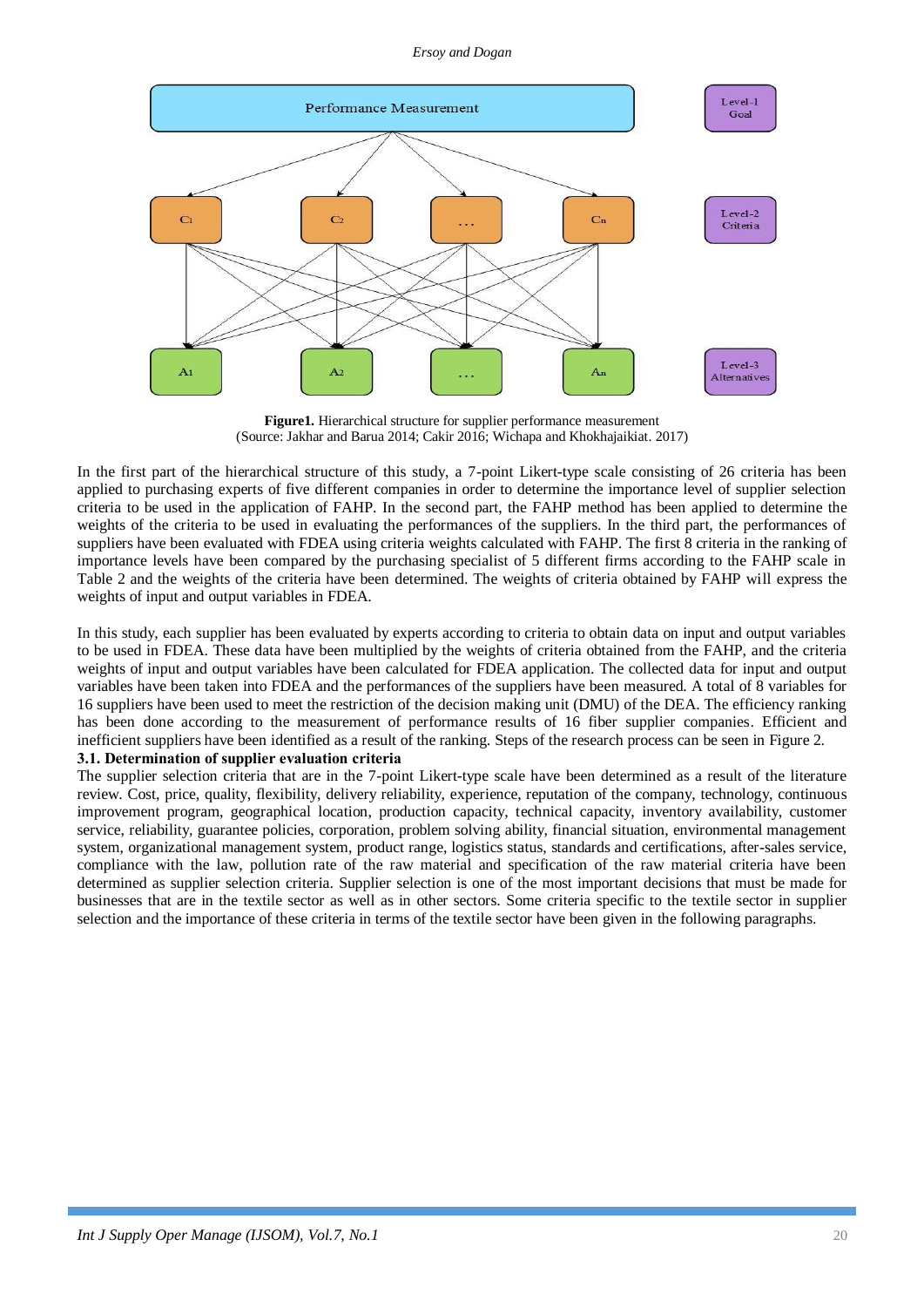

**Figure2.** Steps of the research process

Hazards from dust affect the defence system of the lungs. Dust accumulates in the lung for a long time and causes the lung disease known as pneumoconiosis. Dust in textile firms where ginning, recycled fiber (blanket, fabric, yarn etc.) yarn, apparels, woven and denim grinding are produced have negative effects (loss of performance at work and risk of accidents due to carelessness etc.) on the employees for a short period of time. In the long term, it causes the occupational disease, which is very common in the textile sector called byssinosis. The density of the dust in the environment, the production methods and the exposure times affect the frequency of appearance of byssinosis. One of the most important precautions to be taken is that these dusts are absorbed and removed from their source (Bakırcı & Tumerdem 2002; Mezarcioz & Ogulata 2014). Debris, dusts and foreign materials in cotton fibers have a significant negative impact on machine efficiency and yarn quality during yarn production in the open-end yarn production system (Ersoy 2014). Therefore, it is important for the supplier firm and the company to cooperate which makes foreign pollutants such as leaves, dust, sand and metal fragments causing pollution in the raw material removed from the raw material (minimization of the pollution rate) before the raw material is delivered to the supplier. Negative impacts of the pollution on businesses; the pollution-related occupational diseases cause high compensation for the employers, loss of skilled workers, damage to machinery and equipment, the decrease of product quality, the decrease of efficiency in the business and so on. Because of these reasons, it is essential to evaluate pollution rate of the raw material as a criteria in supplier selection.

According to Ozdemir and Gurcan (2013), it has been determined that composition of the raw material (the fiber blend ratio and properties of the fiber) significantly influences the physical properties of the yarn in 100 % yarns of wool carpet. In addition, it has been found that the physical properties of the yarn obtained from the quality fibers are better and the specific tensile strength of the yarns composed of fine fibers high. According to Oguz and Dayık (2014), it has been found that the yarn strength increases with the increase in fiber length and increase in yarn strength has a positive effect on yarn quality. According to Ersoy's (2014) research, it has been found that composition of the raw material has a direct effect on the yarn quality parameters. Additionally, the strength, elongation and Uster values of the yarn obtained from the mixture of 80% cotton and 20% polyester fibers have been determined to be better than yarns obtained from the mixture of 91% cotton and 9% polyester fibers.

The producer companies need to increase their responsibilities towards the environment for ensuring environmental integrity and sustainability in textile and apparel sector. Manufacturer companies need to use raw materials that are not harmful to nature, do not threaten bio-diversity, and are produced in a non-toxic sustainable way or recycled (Eser et al., 2016). According to Ersoy and Senol (2017), it has been pointed out that yarn producers, blanket producers, and other producers in the textile sector use products from recycled fibers because of problems such as resources used being limited in nature, increased awareness of the environment worldwide, the continuing rapid consumption of natural resources, and economic problems. Textile producers have emphasized the importance of producing raw materials from recycling to ensure that nature remains clean and resources are protected. In addition, it has been proposed that the production from recycling raw material in the future will have an important place. Furthermore, the raw material used also affects the operating efficiency. For these reasons, it is critical to evaluate the specification of the raw material as a criterion in supplier selection. Two different criteria not included in the literature and used in evaluating suppliers in the textile sector have been included in this study. This is because the firms in the sector have to specify that specifications of the raw material and pollution rate of the raw material criteria are determining factors in evaluating the suppliers in the textile sector.

# **3.2. Fuzzy AHP**

There are many methods developed for the solution of the MCDM problems (Wichapa & Khokhajaikiat 2017; Zarghami et al., 2018). Some of these methods are Analytic Hierarchy Process (AHP) (Azimifard et al., 2018), Analytic Network Process (ANN) (Govindan et al., 2015), Technique for Order Preference by Similarity to Ideal Solution (TOPSIS)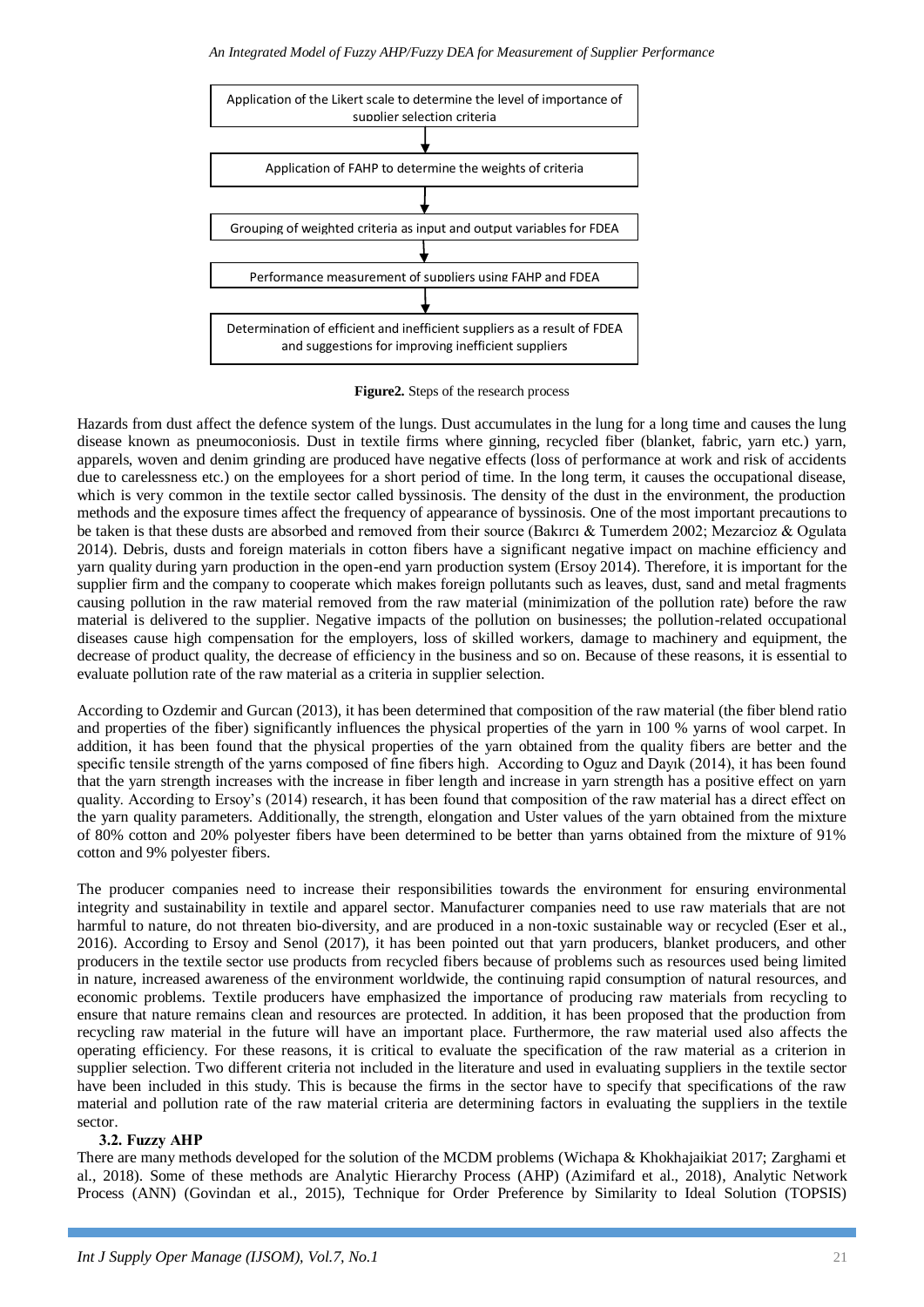(Bianchini, 2018), Elimination and Choice Translating Reality (ELECTRE) (Eren & Ozder, 2016), Preference Ranking Organization Method for Enrichment Evaluations (PROMETHEE) (Arıkan & Kucukce, 2012) and VlsKriterijumska Optimizacija I Kompromisno Resenje (VIKOR) (Awasthi et al., 2018) methods.

The AHP method, which is easy to implement for the solution of the MCDM problems, is widely used. Fuzzy logic, which was first introduced by Zadeh in 1965, is used for the control of complex processes and information in cases where uncertain. FAHP has been introduced by combining fuzzy logic and AHP because of the AHP is not fully suitable for decision making in case of uncertainty. FAHP is a method that facilitates decision making (Yacan, 2016; Wichapa & Khokhajaikiat 2017).

The triangular fuzzy numbers are used in studies of FAHP. The fuzzy triangular numbers are shown as (*l / m, m / u*) or (*1, m, u*). For a fuzzy case, *l*; the smallest possible value, m; the largest value that can be taken and u; the widest possible value represents (Başlıgil 2005). The linear representations of each triangular number can be defined as the left and right sides with the membership function in equation (1) (Kahraman et al., 2004; Ayag 2005).

$$
\mu(x/\tilde{M}) = \begin{cases}\n0, & x < 1, \\
(x-l)/(m-l), & l \le x \le m, \\
(u-x)/(u-m), & m \le x \le u, \\
0, & x > u,\n\end{cases}
$$
\n(1)

The first FAHP study was conducted by Van Laarhoven and Pedrycz (1983) with a comparison of fuzzy rates defined by triangular membership functions (Kahraman et al., 2004). In addition, different FAHP methods such as Buckley's FAHP method (Buckley 1985), Chang's Extended Analysis method (Chang 1996), Enea and Piazza's FAHP methods (Enea and Piazza 2004) and Ayag's FAHP (Ayag 2005) method are available in the literature. One of the most commonly used models in the literature is Chang's Expanded Analysis Method (Kahraman et al., 2015; Zarghami et al., 2018). There are different fuzzy AHP scales using triangular fuzzy numbers in FAHP applications in the literature (Chang, 1996; Kahraman et al., 2004; Do and Chen, 2014; Eskandari, 2017; Groselj and Stirn, 2017; Santis et al.,, 2017; Awasthi et al.,, 2018). In this study, the FAHP scale in Table 2 has been used in the binary comparisons of the criteria to determine the weight of each criterion. After the criteria to be used in the FAHP application have been determined, the steps of FAHP application have been applied to the extended analysis method of Chang (1996) as follows (Chang, 1992; Chang, 1996; Kahraman et al., 2004; Baslıgil 2005; Zarghami et al., 2018).

Let  $X_n = (1, 2, \ldots, n)$  be an object set, and  $U_m = (1, 2, \ldots, m)$  be a goal set. According to the extended analysis method of Chang, each object is taken and applied extended analysis for each goal, respectively. Hence, *m* extent analysis values are made for each subject, with the following symbols:

$$
M_{gi}^1, M_{gi}^2, \dots, M_{gi}^m, \quad i = 1, 2, \dots, n
$$
 (2)

All these  $M_{oi}^{j}$  ( $j = 1, 2, \dots, m$ )  $g_i^j$  ( $j = 1, 2, \dots, m$ ) are triangular fuzzy numbers.

*Step 1:* According to the *i*th object, the value of fuzzy synthetic extent is defined in equation (3) as follows:

$$
S_{i} = \sum_{j=1}^{m} M_{gi}^{j} \otimes \left[ \sum_{i=1}^{n} \sum_{j=1}^{m} M_{gi}^{j} \right]^{-1}
$$
(3)

To obtain  $\sum_{j=1}^{m}$ *j*  $M^{\,j}_{\,gi}$ 1 , fuzzy sum of synthetic extent value of *m* is applied as in equation (4).

$$
\sum_{j=1}^{m} M_{gi}^{j} = \left( \sum_{j=1}^{m} l_j \sum_{j=1}^{m} m_j \sum_{j=1}^{m} u_j \right)
$$
\n(4)

To obtain  $-1$   $j=1$  $=1$  j=  $\overline{\phantom{a}}$ 」  $\overline{\phantom{a}}$  $\mathbf{r}$ L  $\sum_{n=1}^{n} \sum_{n=1}^{m}$ *i m j*  $\overline{M}_{gi}^{j}$  | , fuzzy sum of  $\overline{M}_{gi}^{j}$  ( $j = 1, 2, ... , m$ )  $\frac{j}{gi}$  ( $j = 1, 2, \dots, m$ ) is applied as in equation (5).

$$
\sum_{i=1}^{n} \sum_{j=1}^{m} M_{gi}^{j} = \left( \sum_{i=1}^{n} l_i, \sum_{i=1}^{n} m_i, \sum_{i=1}^{n} u_i \right)
$$
\n(5)

and then compute the inverse of the vector as in equation (6).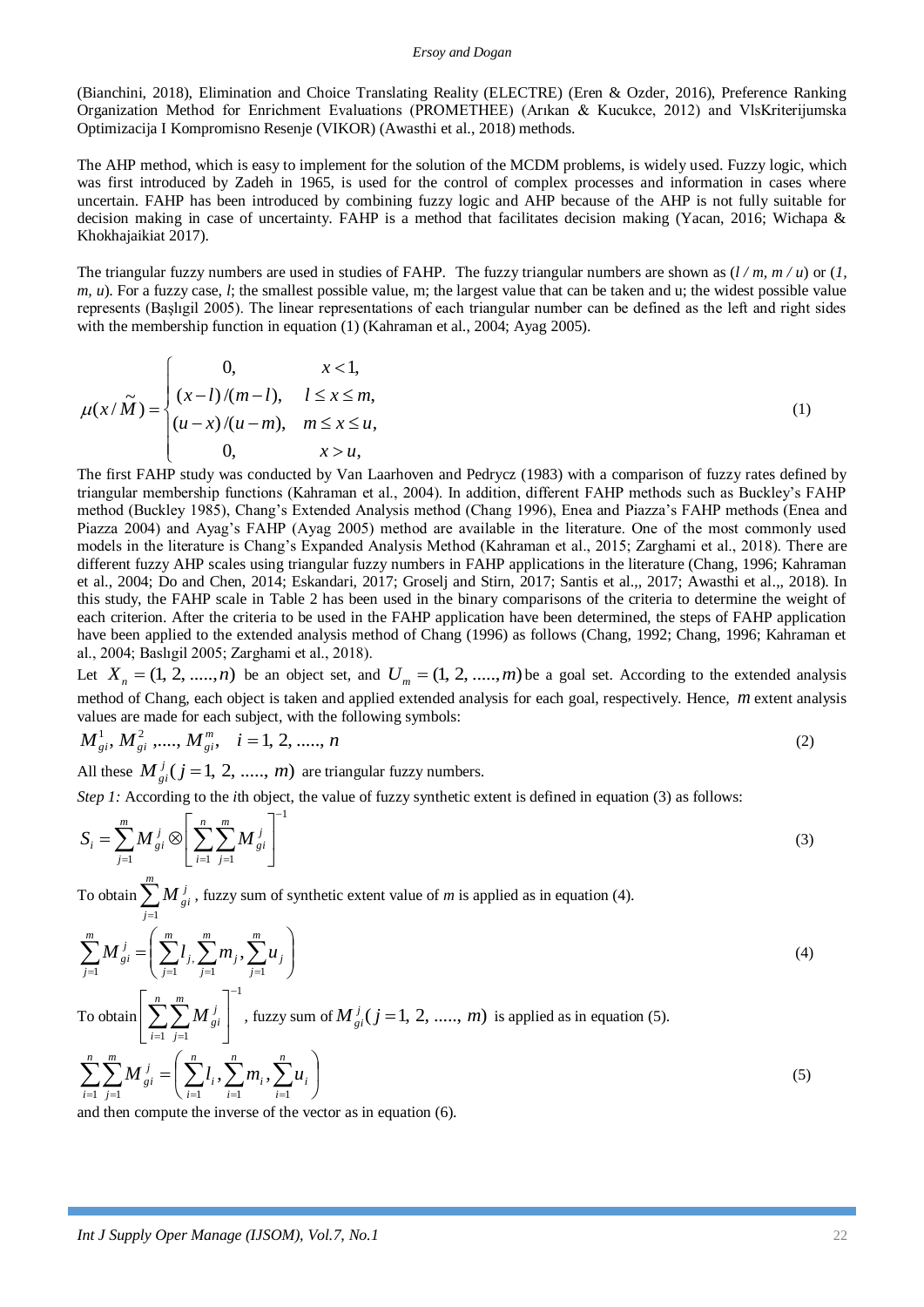$$
\left[\sum_{i=1}^{n} \sum_{j=1}^{m} M_{gi}^{j}\right]^{-1} = \left(\frac{1}{\sum_{i=1}^{n} u_{i}}, \frac{1}{\sum_{i=1}^{n} m_{i}}, \frac{1}{\sum_{i=1}^{n} l_{i}}\right)
$$
(6)

*Step 2:* The degree possibility for  $M_2 = (l_2, m_2, u_2) \ge M_1 = (l_1, m_1, u_1)$  is defined as

$$
V(M_2 \ge M_1) = \sup_{y \ge x} \left[ \min(\mu_{M_1}(x), \, \mu_{M_2}(y)) \right] \tag{7}
$$

and can be equivalently shown as in equation (8):

$$
V(M_2 \ge M_1) = hgt(M_1 \cap M_2) = \mu_{M_2}(d) = \begin{cases} 1, & \text{if } m_2 \ge m_1 \\ 0, & \text{if } l_1 \ge u_2 \\ \frac{l_1 - u_2}{(m_2 - u_2) - (m_1 - l_1)}, & \text{otherwise} \end{cases}
$$
(8)

Where *d* is the ordinate of the highest intersection point *D* between  $\mu_{M1}$  and  $\mu_{M2}$ .

To compare  $M_1$  and  $M_2$ , we need both the values of  $V(M_1 \ge M_2)$  and  $V(M_2 \ge M_1)$ . *Step 3:* The degree possibility for a convex fuzzy number to be greater than k convex fuzzy numbers  $M_i$  ( $i = 1, 2, ..., k$ ) can be defined by

$$
V(M \ge M_1, M_2, \dots, M_k) = V[(M \ge M_1) \text{ and } (M \ge M_2) \text{ and } \dots \text{ and } (M \ge M_k)]
$$
  
min  $V(M \ge M_i)$ ,  $i = 1, 2, 3, \dots, k$ . (9)

Assume that 
$$
d'(A_i) = \min V(S_i \ge S_k)
$$
 (10)

For  $k = 1, 2, 3, \dots, n, \quad k \neq i$ . Then the weight vector is given by  $W = (d^{(A_1)}, d^{(A_2)}, \dots, d^{(A_n)})^T$ (11)

Where  $A_i$  ( $i = 1, 2, ..., n$ ) are *n* elements.

*Step 4*: Via normalization, the normalized weight vectors are  $W = (d(A_1), d(A_2), \ldots, d(A_n))^T$  (12) Where *W* is a non-fuzzy number.

### **3.2.1. Validation of Results**

Binary comparisons in the AHP method involve subjective perceptions of decision makers. There is a need to consider the Consistency Index (*CI*) and Consistency Ratio (*CR*) to ensure the consistency and relative weights of these perceptions. The largest value  $(\lambda_{\text{max}})$  must be equal to the matrix size  $(n)$  in order for a comparison matrix to be consistent. *CI* is calculated through equation (13) and *CR* is calculated through equation (14). *RI* is the Random Consistency Index value and takes the values in Table 4 according to the number of different elements. The acceptable upper limit for comparison is 0.10. Decision makers are asked to re-evaluate cases where the *CR* is greater than 0.10 (Iwaro et al., 2014; Cakır 2016; Oral 2016; Zarghami et al., 2018).

$$
CI = \frac{\lambda_{\text{max}} - n}{n - 1}
$$
\n
$$
CR = \frac{CI}{RI}
$$
\n(14)

In order to calculate the Consistency Rate in this study, the experts compared the determined criteria according to the scale developed by Saaty (1990) and shown in Table 3.

#### **3.3. Fuzzy DEA**

DEA is a linear programming based nonparametric method developed to measure the relative activities of systems that produce goods or services called decision making units (DMUs) (Fanchon 2003; Yıldırım and Onder 2015). The basics of DEA are based on Farrell's study named "The Measurement of Productive Efficiency" in which description of technical efficiency and price efficiency in 1957 (Farrell 1957). Charnes Cooper and Rhodes (1978) have contributed DEA to the literature with the article entitled "Measuring the Efficiency of Decision Making Units"(Charnes et al., 1978). The CCR model based on the constant return to scale, which is the first DEA model named by the initials of the names of these authors, measurers total efficiency. Banker, Charnes and Cooper (1984) developed a BCC model based on the variable return to scale (Banker 1984; Banker et al., 1984; Cook and Seiford 2009). The DEA methodology is applied in fields of education, marketing, production, economy, health, insurance, information technology and many other fields. The main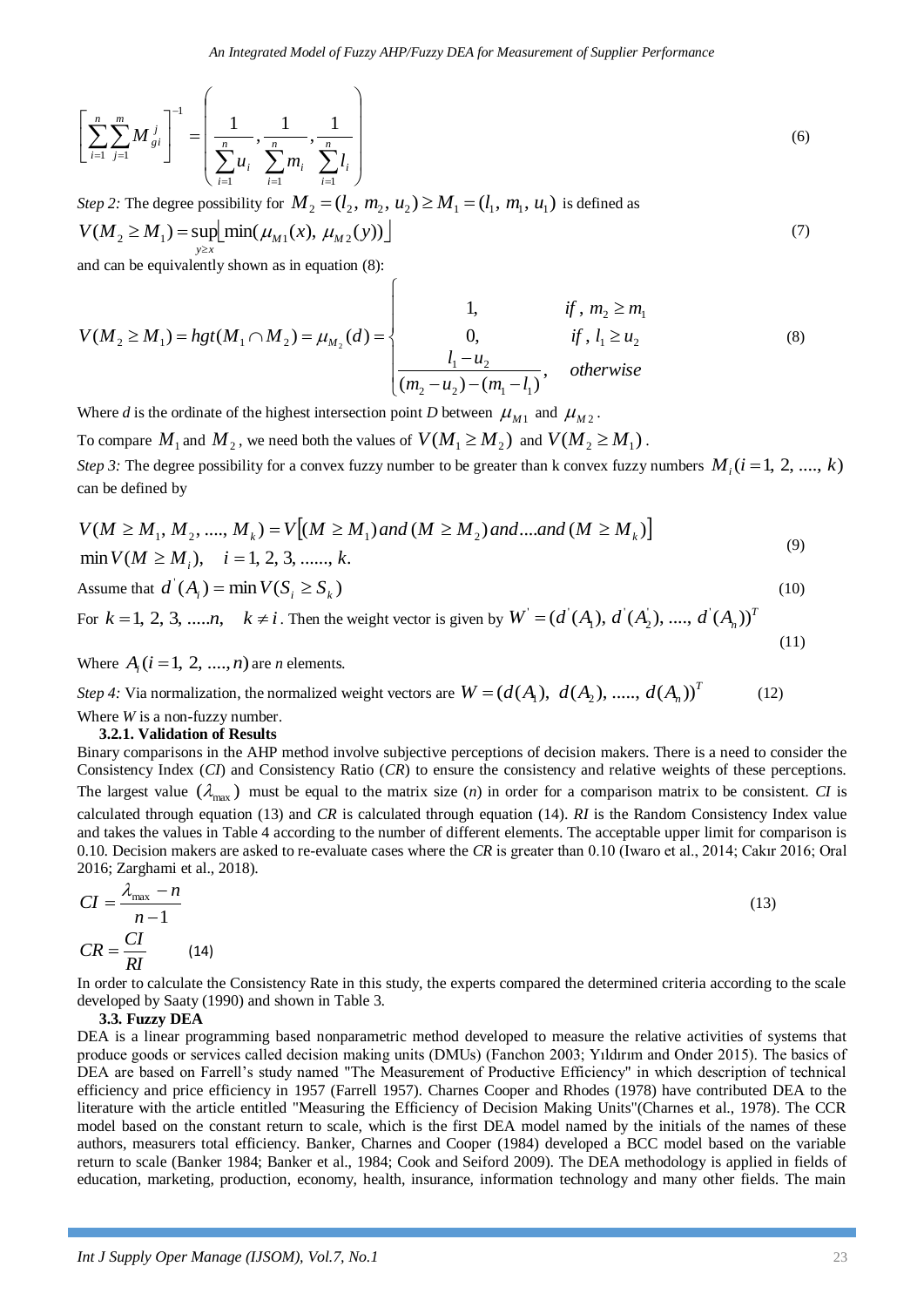reason for the widespread use of DEA is to enable analysis in multiple input and multiple output environments (Charles & Kumar 2012).

The underlying assumption of the DEA is based on the principle that all data have specific numerical values. But in real life, some applications may not be accurate. Classic DEA models can only be applied in cases where input-output variables are clearly known. Fuzzy DEA models have been developed so that efficiency measurement can be performed when the data are uncertain (Oruc & Gungor 2010). Sengupta (1992) included for the first time fuzzy theory into DEA with the study where performance measurement was made using random observations in 1992.

Some researchers have used fuzzy theory to measure and evaluate the performance (Oruc & Gungor 2010; Wang & Chin 2011; Marbini et al., 2011; Shiraz 2014). Some of the fuzzy DEA models have been developed using fuzzy theory in the literature; Cook et al., (1996), Cooper et al., (1999), Kao and Liu (2000), Guo and Tanaka (2001), Despotis and Smirlis (2002), Saati et al., (2002), Lertworasirikul et al., (2003), Leon et al., (2003), Saati and Memariani (2005), Wang et al., (2005) and Wang-Chin (2011) models. There are 6 different approaches in the literature to solve the Fuzzy DEA model. These approaches are the tolerance approach, the  $\alpha$  – level based approach, the fuzzy ranking approach, the possibility approach, the fuzzy arithmetic, and the fuzzy random/type-2 fuzzy set. The  $\alpha$  -level based approach is one of the approaches widely used in the literature (Marbini et al., 2011; Emrouznejad and Tavana 2014; Wanke et al., 2016; Marbini et al., 2017).

In fuzzy DEA application section of the study, we aimed to measure the fuzzy efficiency of 16 companies operating in the fiber sector in Turkey for different  $\alpha$  - level ( $\alpha$  = 0, 0.25, 0.5, 0.75, 1). For this purpose, Saati-Memariani-Jahanshahloo (2002) and Lertworasirikul-Fang-Joines-Nuttle (2003) models, which are widely used in the literature (Marbini et al., 2011; Marbini et al., 2012; Chang and Lee 2012; Emrouznejad and Tavana 2014), have been used. The fuzzy CCR model based on the cut-level approach proposed by Saati, Memariani, and Jahanshahloo (2002) is as follows:

$$
E_z = \max \sum_{i=1}^{s} \overline{y}_{rz}
$$
  
s.t: 
$$
\sum_{i=1}^{m} \overline{x}_{iz} = 1
$$
  

$$
\sum_{i=1}^{s} \overline{y}_{rj} - \sum_{i=1}^{m} \overline{x}_{ij} \le 0 \quad \forall j
$$
  

$$
v_i (ax_{ij}^m + (1-a)x_{ij}^l) \le \overline{x}_{ij} \le v_i (ax_{ij}^m + (1-a)x_{ij}^u) \quad \forall i, j
$$
  

$$
u_r (ay_{rj}^m + (1-a)y_{rj}^l) \le \overline{y}_{rj} \le u_r (ay_{rj}^m + (1-a)y_{rj}^u) \quad \forall r, j
$$
  

$$
u_r, v_i \ge 0 \quad \forall i, r
$$
  
Where  $\overline{x}_{ij} = (x_{ij}^l, x_{ij}^m, x_{ij}^u)$  and  $\overline{y}_{ij} = (y_{rj}^l, y_{rj}^m, y_{rj}^u)$  are triangular fuzzy inputs and triangular fuzzy outputs. This model  
is equivalent to a parametric programming, while  $\alpha \in (0, 1]$  is a parameter. It is noted that for each  $\alpha$  we have an optimal solution. Thus, we can provide the decision maker a solution table with different  $\alpha$  in (0, 1].  
The fuzzy model based on the cut-level approach proposed by Lettworsirikul et al. (2003) is as follows:

The fuzzy model based on the cut-level approach proposed by Lertworasirikul et al., (2003) is as follows:  $(\widetilde{E}_o)$  = max  $\overline{f}$ 

s.t: 
$$
(1 - \beta) \sum_{r=1}^{s} (u_r \tilde{y}_{ro})_0^U + \beta \sum_{r=1}^{s} (u_r \tilde{y}_{ro})_1^U \ge \tilde{f}
$$
  
\n $(1 - \alpha_0) \sum_{i}^{m} (v_i \tilde{x}_{io})_0^U + \alpha \sum_{i=1}^{m} (v_i \tilde{x}_{io})_1^U \ge 1$   
\n $(1 - \alpha_0) \sum_{i}^{m} (v_i \tilde{x}_{io})_0^L + \alpha \sum_{i=1}^{m} (v_i \tilde{x}_{io})_1^L \le 1$   
\n $(1 - \alpha) \left[ \sum_{r=1}^{s} u_r (\tilde{Y}_{rj})_0^L - \sum_{r=1}^{s} u_r (\tilde{X})_0^L \right] + \alpha \left[ \sum_{r=1}^{s} u_r (\tilde{Y}_{rj})_1^L - \sum_{i=1}^{m} v_i (\tilde{X}_{ij})_1^L \right] \le 0 \quad j = 1, 2, \dots, n$   
\n $u_r, v_i \ge 0 \quad r = 1, 2, \dots, s \quad i = 1, 2, \dots, m$   
\n $\beta, \alpha_o, \alpha \in [0, 1]$  (16)

 $u, v, f$ , ,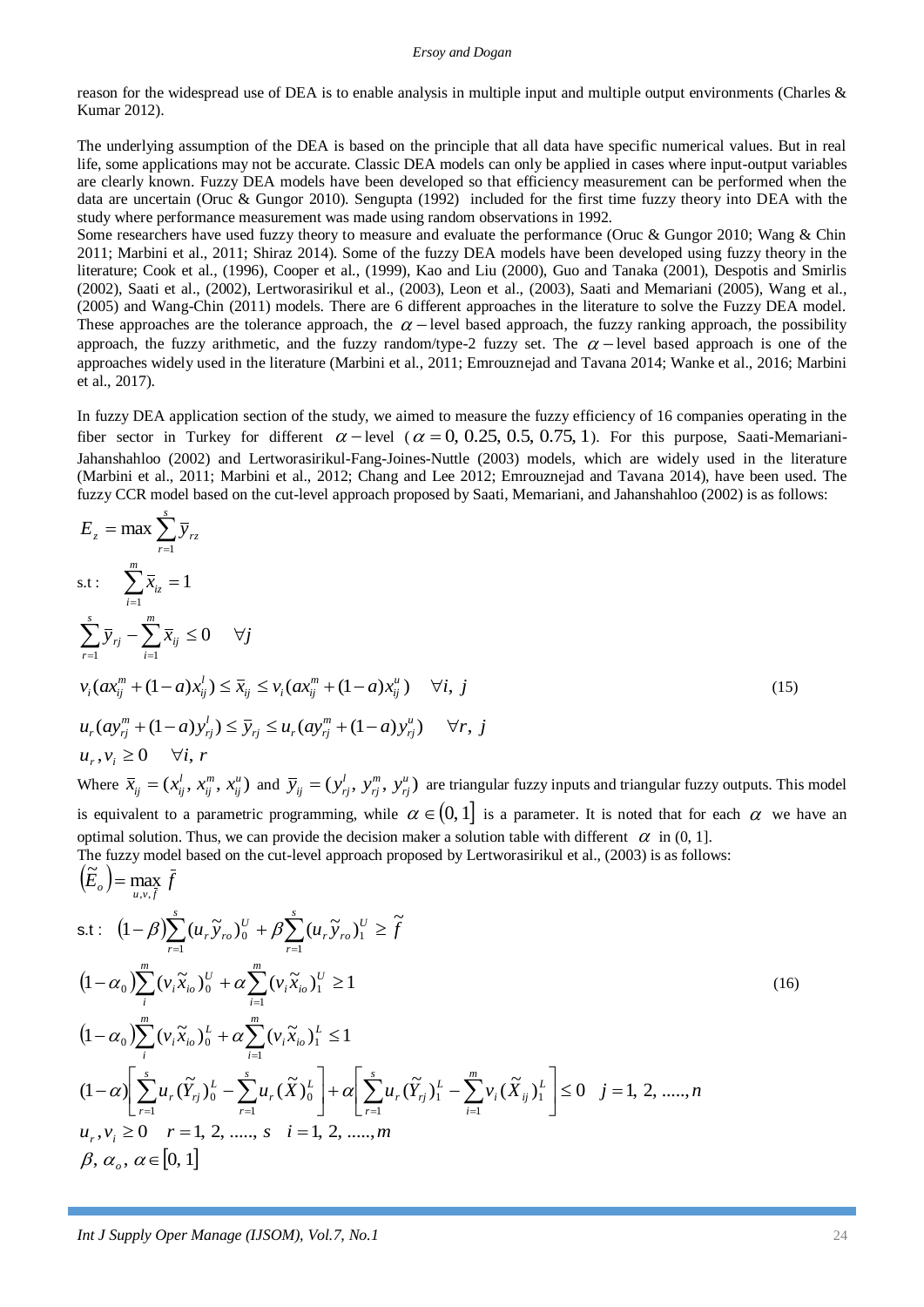# **4. Empirical Illustration**

Fuzzy AHP and fuzzy DEA methods have been used together to measure and evaluate the performance of suppliers in the research. Weights of 8 criteria have been calculated by fuzzy AHP method and the performances of 16 suppliers have been evaluated with fuzzy DEA methods.

# **4.1. Determination of Supplier Evaluation Indicators**

A total of 26 criteria have been evaluated by expert of 5 different firms using a 7-point Likert type scale (1- very low, 2 low, 3- medium low, 4- middle, 5- medium high, 6- high, 7- very high) in order to determine the importance level of the criteria to be used in the supplier selection. The price, quality, pollution rate of the raw material, specification of the raw material, reliability, delivery, inventory availability and flexibility have been determined the first 8 criteria in the order of the importance level of the criteria. These 8 criteria will be used in fuzzy AHP approach.

# **4.2. Fuzzy AHP Approach**

There are different criteria used in literature regarding supplier selection and evaluation. Two different criteria not included in the literature and used in evaluating suppliers in the textile sector have been included in this study. Fuzzy AHP has been applied to determine the weights of the criteria.

# **4.2.1. Calculation of The Relative Weightage of Decisions Levels with Respect to Each Criteria**

Binary comparison matrices have been created based on the fuzzy AHP scale data given in Table 2, where each expert evaluated the selection criteria. Using the equation (3) for each criteria according to expert 1, the synthesis values have been calculated as follows:

*I* 2.1, 0), clear of the relevant decision in the relevant decision in other is not effect the relevant of the relevant of the relevant of the relevant decision in the relevant of the relevant of the relevant of the rel  $S_1 = (5.64, 6.90, 8.66) \otimes (1/93.48, 1/76.27, 1/61.25) = (0.06, 0.09, 0.14)$  $S_2 = (12.26, 15.46, 18.64) \otimes (1/93.48, 1/76.27, 1/61.25) = (0.13, 0.20, 0.30)$  $S_3 = (7.28, 8.89, 10.77) \otimes (1/93.48, 1/76.27, 1/61.25) = (0.08, 0.12, 0.18)$  $S_4 = (10.30, 12.92, 15.68) \otimes (1/93.48, 1/76.27, 1/61.25) = (0.11, 0.17, 0.26)$  $S_5 = (4.84, 5.79, 7.21) \otimes (1/93.48, 1/76.27, 1/61.25) = (0.05, 0.08, 0.12)$  $S_6 = (4.13, 4.84, 6.01) \otimes (1/93.48, 1/76.27, 1/61.25) = (0.04, 0.06, 0.10)$  $S_7 = (6.74, 8.60, 10.73) \otimes (1/93.48, 1/76.27, 1/61.25) = (0.07, 0.11, 0.18)$  $S_8 = (10.06, 12.87, 15.78) \otimes (1/93.48, 1/76.27, 1/61.25) = (0.11, 0.17, 0.26)$ 

Based on the opinion of 5 experts, the average of the weights of the criteria has been taken and Table 5 has been formed. These criteria weights will be used as data in fuzzy DEA.

| Criteria                           | Weight |
|------------------------------------|--------|
| Price                              | 0.036  |
| Quality                            | 0.302  |
| Delivery                           | 0.095  |
| Reliability                        | 0.226  |
| Inventory availability             | 0.018  |
| Flexibility                        | 0.004  |
| Pollution rate of the raw material | 0.086  |
| Specification of the raw material  | 0.233  |

| Table5. Arithmetic Mean of the Weights of The Criteria. |
|---------------------------------------------------------|
|---------------------------------------------------------|

# **4.2.2. Check for CR values**

Experts of five different firms have compared the identified criteria according to the scale developed by Saaty (1990) which can be seen in Table 3. Geometric averages of comparisons have been taken, using Equations (13) and (14), the Consistency Ratio has been calculated as follows:

$$
CI = \frac{\lambda_{\text{max}} - n}{n - 1} = \frac{8.380 - 8}{8 - 1} = \frac{0.380}{7} = 0.054
$$
  

$$
CR = \frac{CI}{RI} = \frac{0.054}{1.40} = 0.039
$$

If the Consistency Ratio is less than 0.10, it means that the results obtained are within acceptable limits.

# **4.3. Fuzzy DEA Approach**

In the literature, price, quality and delivery criteria in some studies were used as output variables in DEA method for selecting and evaluating suppliers (Talluri and Narasimhan 2004; Ramanathan 2007; Tezsurucu 2013; Shiraz 2014; Radfar and Salahi 2014; Dotoli et al., 2016). Opinions of experts for supplier selection criteria; "quality", "price" and "delivery" were very important and should be used in the process of supplier selection and evaluation. For this reason, the criteria of "quality", "price" and "delivery" have been defined as output variables in fuzzy DEA. The criteria of "reliability",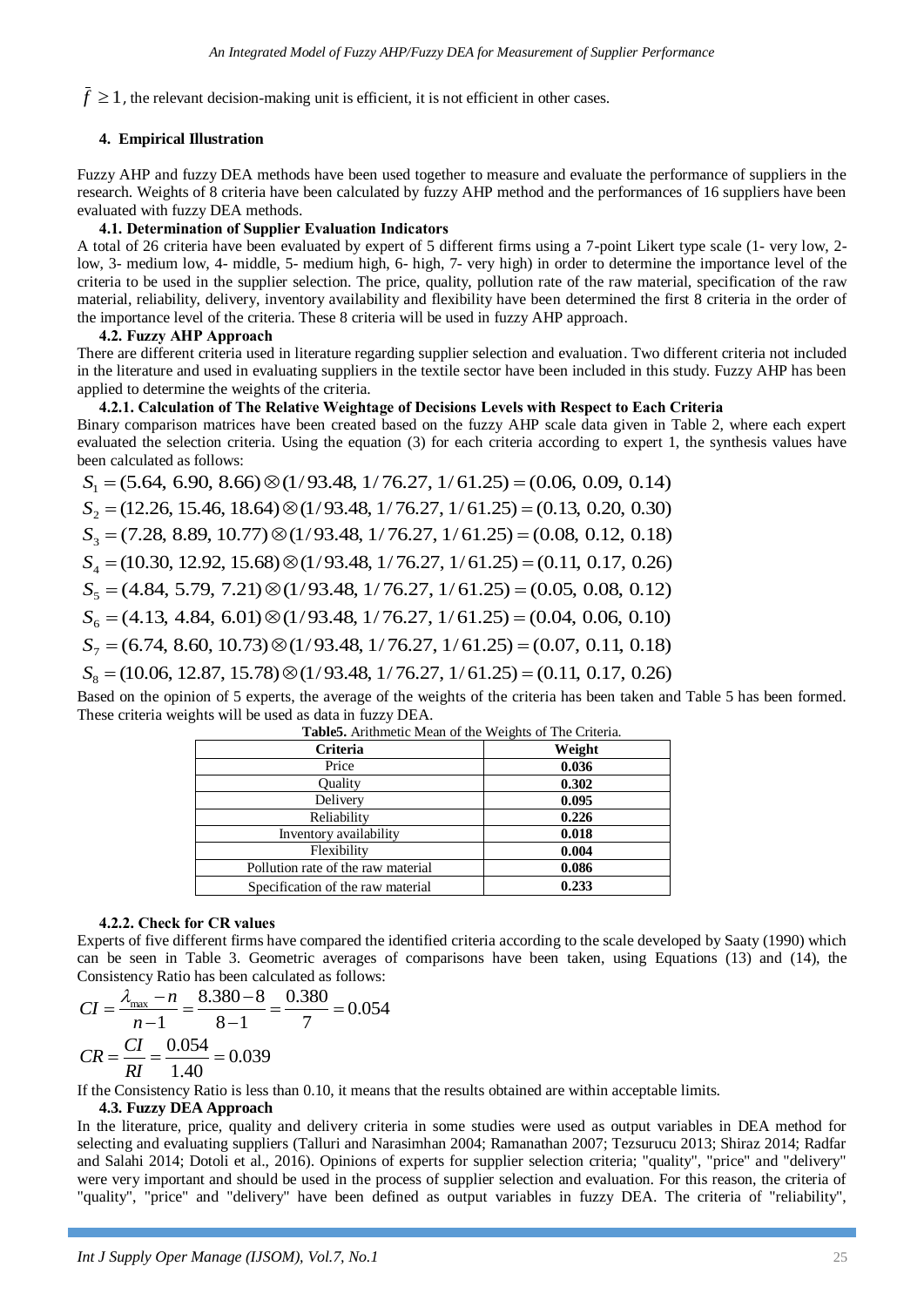"inventory availability", "flexibility", " pollution rate of the raw material " and " specification of the raw material " in Table 5 have been defined as input variables to be used in fuzzy DEA. In the fuzzy DEA approach of the study, it was aimed to measure fuzzy efficiency of 16 companies operating in fiber sector in Turkey at different  $\alpha$  – cut levels. LINGO 17.0 package program has been used for the measurement of the efficiency.

## **4.3.1. The Step of Generating of the Data Set**

In the literature, it is possible to come across different linguistic evaluation scales in which the triangular fuzzy numbers are used for fuzzy DEA applications (Loron et al., 2015; Hemmati et al., 2016; Tavakoli, et al., 2017; Dursun et al., 2017). At this stage of the Fuzzy DEA application, 16 different suppliers have been evaluated according to the linguistic evaluation scale (very low, low, medium low, high and very high), which has been calculated using the fuzzy triangular numbers as can be seen in Table 6. The same suppliers have been evaluated by experts according to 8 criteria and data related to the input and output variables to be used in fuzzy DEA have been obtained. The arithmetic averages of these obtained input and output data have been multiplied by the average of the weights of criteria obtained from the fuzzy AHP results in Table 5 for the relevant criteria and the final data (weighted data) have been obtained for fuzzy DEA application.

## **4.3.2. Implementation of Fuzzy DEA Models**

The results of the fuzzy DEA application models in which the arithmetic averages have been treated as a data set and the LINGO program has been used are given in Table 7 and Table 8. Score of efficiency (ES), ranking of the efficiency (R) and decision-making units (T1, T2,...., T16) can be seen in Table 7 and Table 8.

| <b>DMU</b>      | $\alpha = 0$ |          | $\alpha = 0.25$ |              | $\alpha = 0.5$ |   | $\alpha = 0.75$ |          | $\alpha = 1$ |          |
|-----------------|--------------|----------|-----------------|--------------|----------------|---|-----------------|----------|--------------|----------|
|                 | ES           | $\bf{R}$ | ES              | $\bf{R}$     | <b>ES</b>      | R | ES              | $\bf{R}$ | ES           | $\bf{R}$ |
| T <sub>1</sub>  |              | 1        |                 | 1            |                | 1 |                 |          |              |          |
| T2              |              |          |                 | 1            |                | 1 |                 |          |              |          |
| <b>T3</b>       |              | 1        |                 | 1            |                | 1 |                 | 1        | 0.976        | 13       |
| <b>T4</b>       |              | 1        |                 | 1            |                | 1 |                 | 1        | 1            | 1        |
| T <sub>5</sub>  |              | 1        |                 | 1            |                | 1 |                 |          |              |          |
| T <sub>6</sub>  |              | 1        |                 | 1            |                | 1 |                 | 1        | 0.944        | 16       |
| T7              |              | 1        |                 | 1            |                | 1 |                 | 1        | 0.987        | 12       |
| T <sub>8</sub>  |              | 1        |                 | $\mathbf{1}$ |                | 1 |                 | 1        | 0.992        | 11       |
| T <sub>9</sub>  |              | 1        |                 | $\mathbf{1}$ |                | 1 |                 | 1        | 1            | 1        |
| <b>T10</b>      |              | 1        |                 | 1            |                | 1 |                 | 1        | 0.998        | 10       |
| <b>T11</b>      |              | 1        |                 | 1            |                | 1 |                 | 1        |              | 1        |
| <b>T12</b>      |              | 1        |                 | $\mathbf{1}$ |                | 1 |                 | 1        | 0.953        | 14       |
| <b>T13</b>      |              | 1        |                 | $\mathbf{1}$ |                | 1 |                 | 1        | 0.952        | 15       |
| <b>T14</b>      |              | 1        |                 | $\mathbf{1}$ |                | 1 |                 | 1        |              |          |
| <b>T15</b>      |              | 1        |                 | $\mathbf{1}$ |                | 1 |                 | 1        |              |          |
| T <sub>16</sub> |              | 1        |                 | 1            |                | 1 |                 | 1        |              |          |

**Table7.** Efficiency Score and Efficiency Ranking of Saati et al., Model at Different  $\alpha$  – cut Levels.

Table8. Efficiency Score and Efficiency Ranking of Lertworasirikul et al., Model at Different  $\alpha$  – cut Levels.

| <b>DMU</b>      | $\alpha = 0$ |                          | $\alpha = 0.25$ |              | $\alpha = 0.5$ |    | $\alpha = 0.75$ |                | $\alpha = 1$ |    |
|-----------------|--------------|--------------------------|-----------------|--------------|----------------|----|-----------------|----------------|--------------|----|
|                 | <b>ES</b>    | R                        | <b>ES</b>       | R            | <b>ES</b>      | R  | ES              | R              | ES           | R  |
| <b>T1</b>       | 2.530        | 1                        | 1.957           | $\mathbf{2}$ | 1.550          | 2  | 1.242           | $\overline{2}$ | $\mathbf{1}$ | 1  |
| T2              | 2.414        | 3                        | 1.892           | 3            | 1.516          | 3  | 1.228           | 3              | $\mathbf{1}$ | 1  |
| T3              | 1.946        | $\overline{\phantom{a}}$ | 1.623           | 8            | 1.363          | 8  | 1.154           | 9              | 0.976        | 13 |
| Τ4              | 2.180        | 5                        | 1.771           | 5            | 1.456          | 5  | 1.205           | 5              | $\mathbf{1}$ | 1  |
| T5              | 1.846        | 11                       | 1.577           | 9            | 1.353          | 9  | 1.164           | 8              | $\mathbf{1}$ | 1  |
| Т6              | 1.709        | 13                       | 1.467           | 13           | 1.264          | 13 | 1.091           | 16             | 0.944        | 16 |
| <b>T7</b>       | 1.850        | 10                       | 1.568           | 10           | 1.339          | 10 | 1.148           | 11             | 0.987        | 12 |
| T8              | 1.512        | 16                       | 1.352           | 16           | 1.215          | 16 | 1.094           | 14             | 0.992        | 11 |
| T9              | 1.627        | 15                       | 1.432           | 16           | 1.267          | 14 | 1.124           | 12             | 1            | 1  |
| T <sub>10</sub> | 2.176        | 6                        | 1.769           | 6            | 1.454          | 6  | 1.204           | 6              | 0.998        | 10 |
| T11             | 2.334        | 4                        | 1.858           | 4            | 1.500          | 4  | 1.222           | 4              | $\mathbf{1}$ | 1  |
| T12             | 1.704        | 14                       | 1.463           | 14           | 1.262          | 15 | 1.094           | 14             | 0.953        | 14 |
| T <sub>13</sub> | 1.855        | 9                        | 1.559           | 11           | 1.319          | 12 | 1.120           | 13             | 0.952        | 15 |
| T <sub>14</sub> | 1.786        | 12                       | 1.535           | 12           | 1.326          | 11 | 1.150           | 10             | 1            | 1  |
| T <sub>15</sub> | 2.522        | $\overline{2}$           | 1.968           | 1            | 1.576          | 1  | 1.261           | 1              | 1            | 1  |
| T16             | 1.943        | 8                        | 1.634           | 7            | 1.382          | 7  | 1.175           | $\overline{ }$ | 1            | 1  |

As observed in Table 7, the decision-making units T1, T2, T4, T5, T9, T11, T14, T15 and T16 are efficient in all  $\alpha$  – cut levels and have best performance. It can be said that the decision-making units T3, T6, T7, T8, T10, T12 and T13 are efficient in  $\alpha$  – cut  $(\alpha = 0, 0.25, 0.5, 0.75)$  levels. Efficiency scores of inefficient supplier firms decrease due to the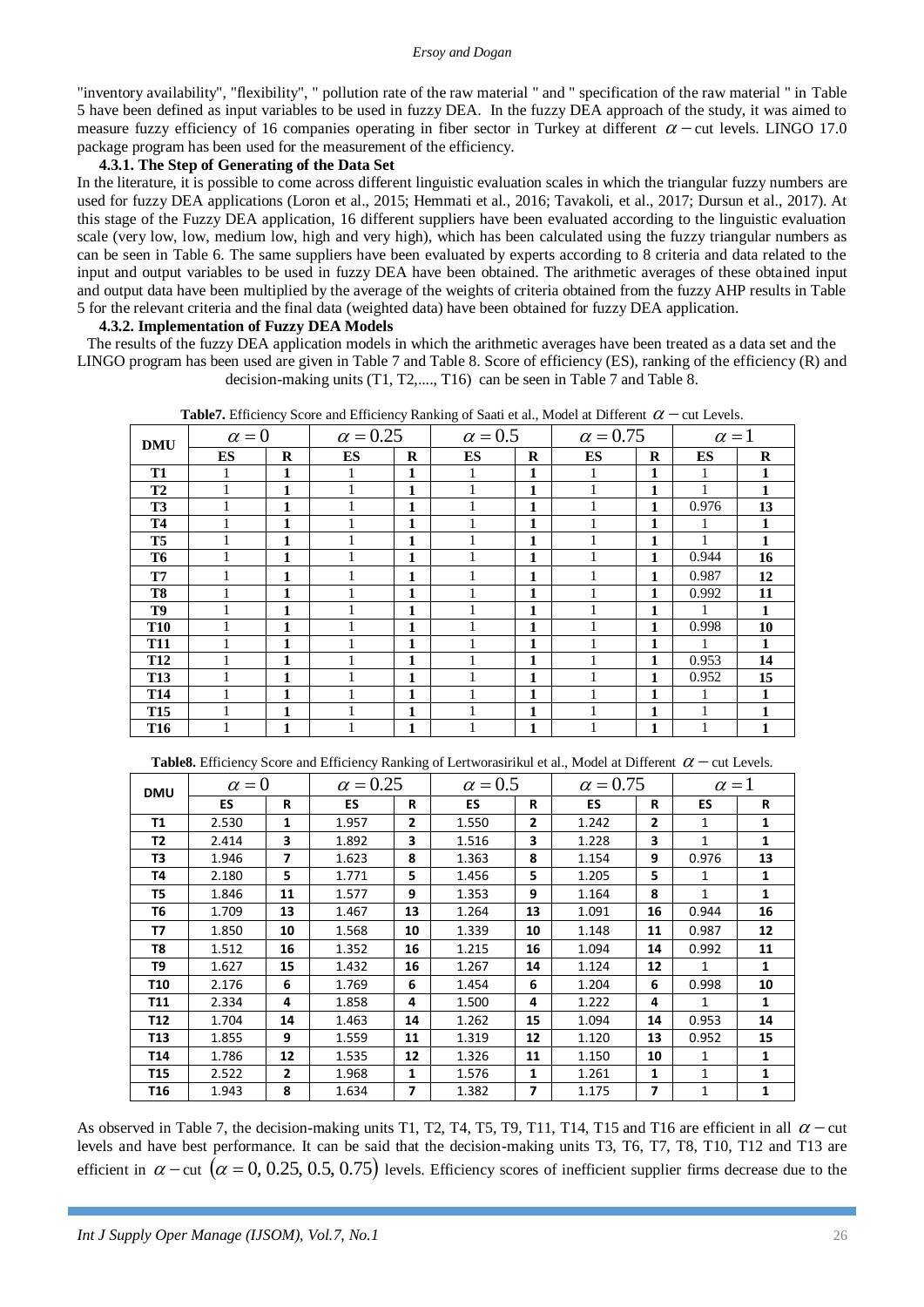increase in  $\alpha$  – cut levels. According to the efficiency score in Table 7, it is possible to rank the efficiency score of the firms as follows:

$$
T1 = T2 = T4 = T5 = T9 = T11 = T14 = T15 = T16 > T10 > T8 > T7 > T3 > T12 > T13 > T6
$$

Table 8 illustrates that all decision-making units are efficient in  $\alpha$  – cut  $(\alpha = 0, 0.25, 0.5, 0.75)$  levels. Efficiency scores of all decision-making units decrease from "0" to "1". According to the efficiency score in  $\alpha = 1$  cut level, the efficiency score of the firms ca n be ranked as follows:

$$
T1 = T2 = T4 = T5 = T9 = T11 = T14 = T15 = T16 > T10 > T8 > T7 > T3 > T12 > T13 > T6
$$

# **5. Conclusion**

Nowadays there are intense competitions between supply chains of businesses. It can be said that the performance of supply chains directly affects business success in all sectors. The textile industry is a labour-intensive industry where the competition is rising daily and the resources are wasted too much. Businesses operating in the textile industry need to use their resources more effectively and to constantly measure the performance of their suppliers to maintain a sustainable competitive advantage in global markets and sustain their assets. Efficiency, an important aspect of performance, is a concept of how resources are used. As a nonparametric method, DEA is widely used in efficiency measurement. AHP is a method used to determine the weights of criteria in decision-making problems where there are one or more decision makers, more alternatives and criteria. Fuzzy AHP is a method that helps decision makers to evaluate them in case of uncertainty. It should be kept in mind that the efficiency measurement using the fuzzy DEA method is a relative measure of efficiency while evaluating the results of the efficiency. The suppliers have been evaluated using Fuzzy AHP and fuzzy DEA methods. As a result of fuzzy AHP application, as shown in Table 5, the criterion "quality" is placed in the first order with 0.302 weight and "flexibility" is placed in the last order with 0.004 weight. The Consistency Rate calculated whether the study was consistent or not. Consistency rates of less than 0.10 indicate that the comparisons are consistent. The efficiency scores obtained as a result of the efficiency measurement at the  $\alpha = 1$  cut level using the two different fuzzy DEA models are the same. Decision making units T1, T2, T4, T5, T9, T11, T14, T15 and T16 were efficient in all  $\alpha$  – cut levels and both fuzzy DEA models.

At the end of the evaluations, the suppliers that are efficient / not efficient have been determined. In addition, suggestions are provided along with the improvements in areas where suppliers are not efficient as below:

- In the DEA efficiency measurement results, efficient decision-making units are a reference set for decision-making units that are inefficient. Comparable analyzes can be made based on these results. Overall, if the input-oriented DEA model is used, there is a case of reducing the inputs. Similarly, if the output-oriented DEA model is used, there is a case of increasing the outputs.
- It is believed that it would be useful for the inefficient suppliers to check their pricing policies. It is also considered useful to determine the net price by taking into account all the costs that may arise in the process up to the delivery of the product from the supplier to the firms; the price should not be changed showing a variety of reasons and should follow a stable price policy.
- It is considered beneficial for inefficient suppliers to give more importance to quality. Therefore, textile producers are advised to provide their suppliers with training and information support on quality systems. In addition, it may be useful to constantly monitor their suppliers by setting some conditions.
- It would be beneficial to keep in check the stock levels of inefficient suppliers. Additionally, it is suggested to create a more flexible structure and to avoid situations that might negatively affect the reliability of inefficient suppliers.
- The pollution rate of the raw material and specification of the raw material, which directly affect product quality, are known to be important for the textile industry. It is therefore recommended that inefficient suppliers develop procedures to assess the pollution rate of the raw material, group products according to raw material specifications and create identifier labels indicating the product properties.
- It is believed that inefficient suppliers should pay attention to on-time delivery of the products and to ensure that the packaging of the products is not deformed and that the products delivered are the same as the products ordered.
- As in the case of value stream mapping for quality, price, delivery, inventory availability, pollution rate of the raw material, specification of the raw material, reliability and flexibility criteria in the businesses of inefficient suppliers, current and future status maps can be created to determine value-added / non-value-added activities. In this way, suppliers can determine what improvements they can make about these criteria.

The study suggests that the criteria for the pollution rate of the raw materials and specification of the raw material are crucial in the textiles and apparel sector and especially the blanket sector where recycled raw materials are used heavily for the evaluation of suppliers. Production in the textile sector with raw materials with low prices often increases the unit cost of the products and affects companies negatively in subsequent processes because the raw material used in the textile industry and apparel industry directly affects the quality of the product, production efficiency, occupational health and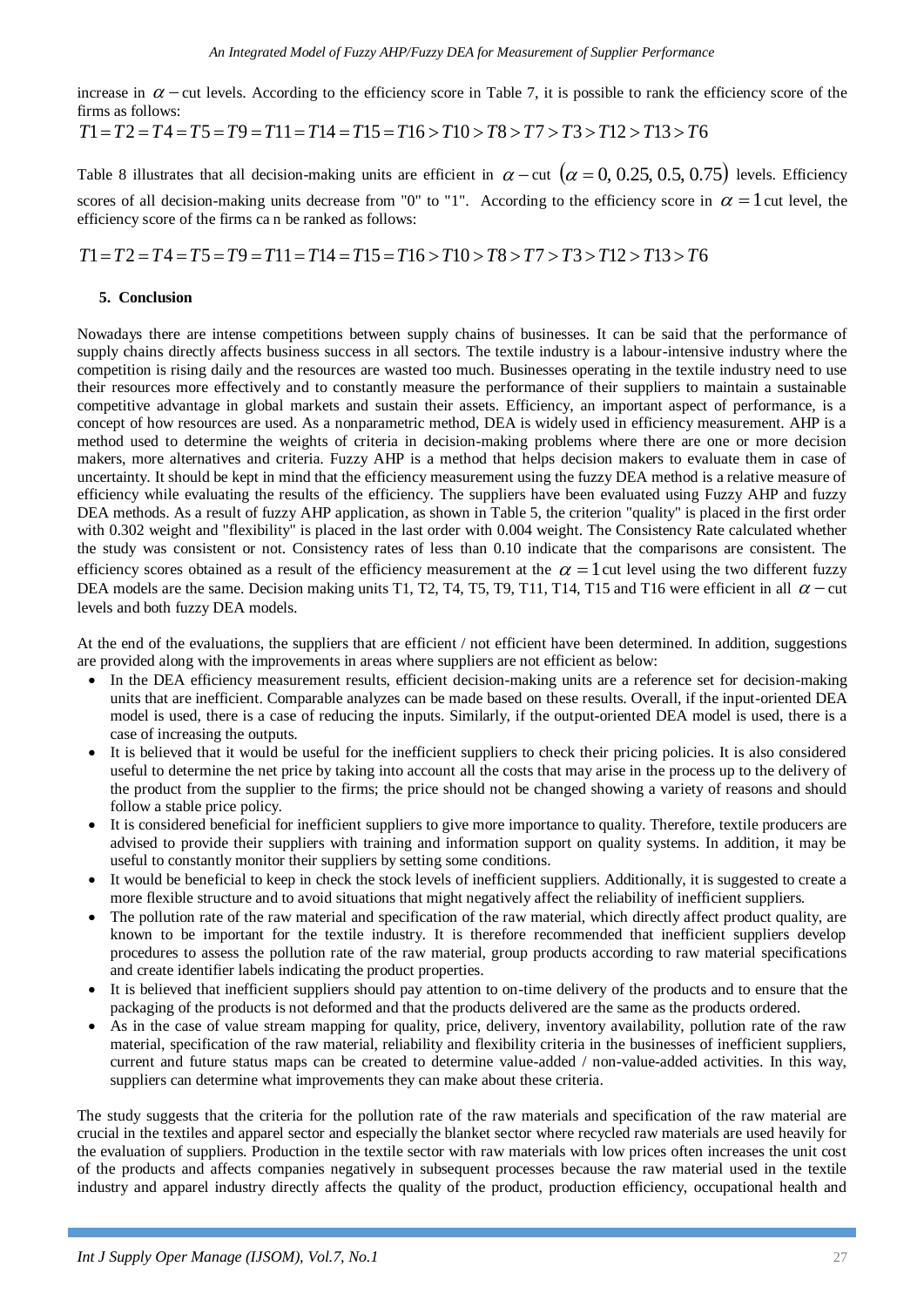safety and production costs. The results of the study reveal that companies operating in the blanket sector should feed the companies that supply raw materials with reliable, quality, low pollution rate of the raw material and specification of the raw material suitable for their production in the supplier lists processes rather than supplying low-cost raw materials. Firms that are suppliers for the textile and apparel sector, and especially the blanket sector, need to consider the following proposals in order to be included in the approved supplier lists of the producer companies.

- It is considered necessary that the documents showing pollution rate of the raw material and specification of the raw material be obtained from the universities or other competent authorities.
- They must have quality management system and environmental management system certificates. They must have documents from the universities or other authorized bodies showing that the raw materials they provide are not harmless to the environment and human health.
- They must create approved supplier lists and evaluate them according to supplier selection criteria.
- They should focus on delivery time, flexible work, co-operation, optimizing the stock level for the raw materials demanded constantly, and avoiding behaviours that would damage the reliability of their companies.
- Instead of offering only the price advantage for the raw materials, it is thought that they should offer advantages to the suppliers by taking the price criteria and other important criteria together to have an advantage over the competitors.

When the literature is examined, no other studies comparing the fuzzy AHP and fuzzy DEA methods and the different fuzzy DEA methods have been found in the textile sector. The study differs from other studies in the literature because it is carried out in the blanket sector. If the study is judged from this point of view, it provides some facilities to the business managers in the blanket sector and researcher who will do research on this issue. In future studies, performance evaluation can be performed by using different input and output variables. In addition, studies can be conducted by using Fuzzy AHP and Fuzzy DEA models together or multi-criteria decision-making methods in the textile industry or other sectors.

**Acknowledgment:** The doctoral thesis of the corresponding author, supervised by the second author, formed the foundations of this study. The authors would also like to thank experts of the companies and to the thesis committee for their useful comments.

## **References**

Acar, A.Z., Onden İ., and Gurel O. (2016). Evaluation of the Parameters of the Green Supplier Selection Decision in Textile Industry. *FIBRES & TEXTILES in Eastern Europe*, Vol. 24(5), pp. 8-14.

Akman, G., and Alkan A. (2006). Measurement of Supplier Performance at Supply Chain Management by Using Fuzzy AHP Method: A Study at Automotive Subcontractor Industry. *İstanbul Ticaret University Journal of Science,* Vol*.* 5(9), pp. 23-46.

Alikhani, R., Torabi , R. and Altay N. (2019). Strategic Supplier Selection Under Sustainability and Risk Criteria. *International Journal of Production Economics,* Vol*.* 208, pp. 69-82.

Amindoust. A., and Saghafinia A. (2017). Textile Supplier Selection in Sustainable Supply Chain Using a Modular Fuzzy Inference System Model. *The Journal of the Textile Institute,* Vol*.* 108(7), pp. 1250-1258.

Arıkan, F., and Kucukce Y.S. (2012). A Supplier Selection-Evaluation Problem for the Purchase Action and Its Solution. *Journal of the Faculty of Engineering and Architecture of Gazi Universit,* Vol*.* 27(2), pp. 255-264.

Ayag, Z. (2005). A Fuzzy AHP-Based Simulation Approach to Concept Evaluation in A NPD Environment. *IIE Transactions,* Vol*.* 37(9), pp. 827-842.

Ayyıldız, G., and Demirel N.Ç. (2010). Fuzzy Choquet Integral Approach for Multi Criteria Supplier Evaluation Problem. *Journal of Engineering and Natural Sciences (Sigma),* Vol*.* 28, pp. 214-223.

Azimifard, A., Moosavirad S.H., and Ariafar S. (2018). Selecting Sustainable Supplier Countries for Iran's Steel Industry at Three Levels by Using AHP and TOPSIS Methods. *Resources Policy,* Vol*.* 57, pp. 30-44.

Awasthi, A., Govindan K., and Gold S. (2018). Multi-Tier Sustainable Global Supplier Selection Using A Fuzzy AHP-VIKOR Based Approach. *International Journal of Production Economics,* Vol*.* 195(2), pp. 106-117.

Bakirci, N., and Tumerdem N. (2002). Pamuk İplik Uretimi ve İşçi Sağlığına Etkileri. *Turkish Journal of Occupational Health and Safety* Ocak, pp*.* 12-23.

Banker, R.D. (1984). Estimating Most Productive Scale Size Using Data Envelopment Analysis. *European Journal of Operational Research,* Vol*.* 17(1), pp. 35-44.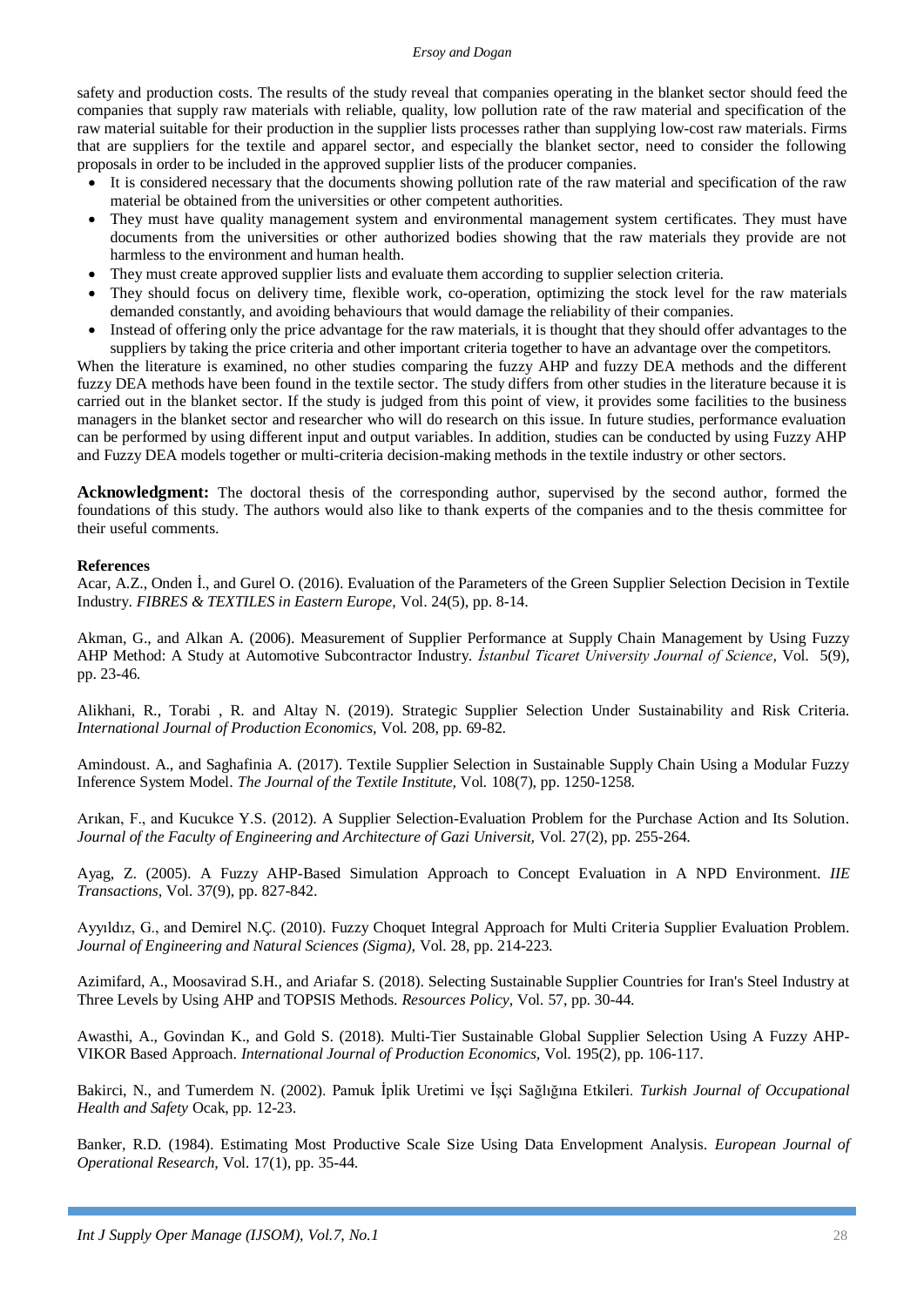Banker, R.D., Charnes A., and Cooper W.W. (1984). Some Models for Estimating Technical and Scale Inefficiencies in Data Envelopment Analysis. *Management Scienc,* Vol*.* 30(9), pp. 1078-1092.

Baskaran, V., Nachiappan S., and Rahman S. (2012). Indian Textile Suppliers' Sustainability Evaluation Using The Grey Approach. *International Journal of Production Economics,* Vol*. 1*35(2): 647-658.

Baslıgil, H. (2005). The Fuzzy Analytic Hierarchy Process for Software Selection Problems. *Journal of Engineering and Natural Sciences (Sigma),* Vol*.* 3, pp. 24-33.

Bayhan, M. (2011). An Empirical Study on Supplier Selection in Service Industry by Using Fuzzy Quality Function Deployment. PhD diss., University of SUleyman Demirel.

Bianchini, A. (2018). 3PL provider Selection by AHP and TOPSIS Methodology. *Benchmarking: An International Journal,*  Vol*.* 25(1), pp. 235-252.

Bronja, H.(2011). Multi-Criteria Approach to Ranking Suppliers in the Supply Chains Concept. *Technical Gazette,* Vol*.* 18(3), pp. 393-401.

Buckley, J.J. (1985). Fuzzy Hierarchical Analysis. *Fuzzy Sets and Systems*, Vol*.* 17(3), pp. 233-247.

Buyukozkan, G., Feyzioglu O., and Nebol E. (2008). Selection of the Strategic Alliance Partner in Logistics Value Chain. *International Journal of Production Economic,* Vol*.* 113(1), pp. 148-158.

Cebeci, U. (2009). Fuzzy AHP-Based Decision Support System for Selecting ERP Systems in Textile Industry by Using Balanced Scorecard. *Expert Systems with Applications* Vol. 36(5), pp. 8900-8909.

Chan, F.T.S., and Chan H.K. (2010). An AHP Model for Selection of Suppliers in The Fast Changing Fashion Market. International Journal of Advanced Manufacturing Technology, Vol*.* 51(9-12), pp. 1195-1207.

Chang, D.Y. (1992). Extent Analysis and Synthetic Decision. *Optimization Techniques and Applications,* Vol*.* 1, pp. 352- 355.

Chang, D.Y. (1996). Applications of The Extent Analysis Method on Fuzzy AHP. *European Journal of Operational Research,* Vol*.* 95(3), pp. 649-655.

Chang, P.T., and Lee J.H. (2012). A Fuzzy DEA and Knapsack Formulation Integrated Model for Project Selection. *Computers & Operations Research,* Vol*.* 39(1), pp. 112-125.

Charles, V., and Kumar M. (2012). *Data Envelopment Analysis and Its Application to Management*. Newcastle Upon Tyne: Cambridge Scholars Publishing.

Charnes, A., Cooper W.W., and Rhodes E. (1978). Measuring The Efficiency Of Decision Making Units. *European Journal of Operation Research,* Vol*.* 2(6), pp. 429-444.

Chen, Y.J. (2011). Structured Methodology for Supplier Selection and Evaluation in A Supply Chain. *Information Science,*  Vol*.* 181(9), pp. 1651-1670.

Cheraghi, S,H,, Dadashzadeh M., and Subramanian M. (2004). Critical Success Factors for Supplier Selection: An Update. *Journal of Applied Business Research,* Vol*.* 20(2), pp. 91-108.

Cook, W.D., Kress M., and Seiford L.M. (1996). Data Envelopment Analysis in the Presence of Both Quantitative and Qualitative Factors. *The Journal of the Operational Research Society,* Vol*.* 47(7), pp. 945-953.

Cook, W.D., and Seiford L.M. (2009). Data Envelopment Analysis (DEA) – Thirty Years On. *European Journal of Operational Research,* Vol*.* 192(1), pp. 1-17.

Cooper, M.C, Lambert D.M., and Pagh J.D. (1997). Supply Chain Management: More Than a New Name for Logistics. *The International Journal of Logistics Management*, Vol*.* 8(1), pp. 1-14.

Cooper, W.W., Park K.S., and Yu G. (1999). IDEA and AR-IDEA: Models for Dealing with Imprecise Data in DEA. *Management Science,* Vol*.* 45(4), pp. 597-607.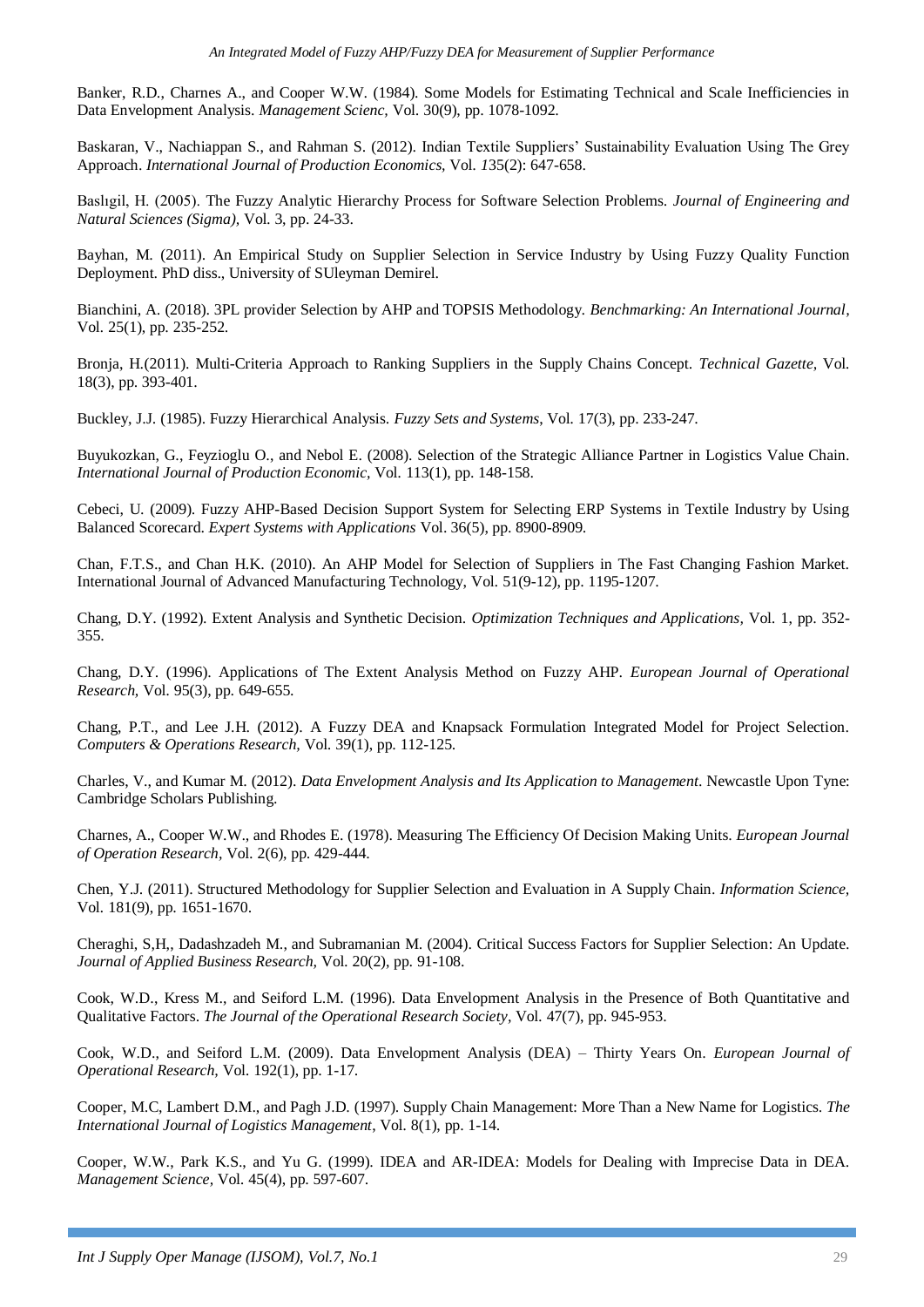Cakir, E. (2016). The Determination of Part-Time Students Using VIKOR Method Based on Analytic Hierarchy process. *International Journal of Management Economics and Business,* Vol*.* 12(29), pp. 195-224.

Cetin, O., and Onder E. (2015). Using Analytic Network Process Method for Supplier Selection. The Journal of *Kafkas University Economics and Administrative Sciences Faculty,* Vol*.* 6(10), pp. 335-354.

Dempsey, W.A. (1978). Vendor Selection and The Buying Process. *Industrial Marketing Management,* Vol*.* 7(4), pp. 257- 267.

Despotis, D.K., and Smirlis Y.G. (2002). Data Envelopment Analysis with Imprecise Data. *European Journal of Operational Research,* Vol*.* 140(1), pp. 24-36.

Dickson, G.W. (1966). An Analysis of Vendor Selection Systems and Decisions. *Journal of Purchasing,* Vol*.* 2(1), pp. 5- 17.

Do, Q.H., and Chen J.F. (2014). A Hybrid Fuzzy AHP-DEA Approach for Assessing University Performance. *WSEAS TRANSACTIONS on BUSINESS and ECONOMICS,* Vol*.* 11, pp. 386-397.

Dogan, N.O., and Ersoy Y. (2017). Efficiency Measurement: A Case Study of A Firm in the Textile Sector. *Hitit University Journal of Social Sciences Institute,* Vol*.* 10(1), pp. 35-44.

Dotoli, M., Epicoco N., Falagario M., and Sciancalepore F.. (2016). A Stochastic Cross-Efficiency Data Envelopment Analysis Approach for Supplier Selection Under Uncertainty. *International Transactions in Operational Research,* Vol*.* 23(4), pp. 725-748.

Dursun, M., Sener Z., and Cedolin M. (2017). Performance Evaluation of Medical Device Suppliers with Fuzzy DEA Technique. Proceedings of the World Congress on Engineering 2017 Vol. II, London/UK, July 5-7.

Emrouznejad, A., and Tavana M. (2014). *Performance Measurement with Fuzzy Data Envelopment Analysis.* Newyork: Springer.

Enea, M., and Piazza T. (2004). Project Selection by Constrained Fuzzy AHP." *Fuzzy Optimization and Decision Making,*  Vol*.* 3(1), pp. 39-62.

Eren, T., and Ozder E.H. (2016). Supplier Selection for a Beverage Company with Multicriteria Decision Making Methods. 4th International Symposium on Innovative Technologies in Engineering and Science, Alanya/Antalya, November 3-5.

Ersoy, N. (2017). Supplier Selection by Using Fuzzy logic: The Case of Gaziantep. *Journal of Economics Business and Political Researches,* Vol*.* 2(3), pp. 11-29.

Ersoy, Y. (2014). A Study on Specifications of Regenerated Open-End Yarn Production. Msc. diss., Usak University.

Ersoy, Y., and Senol M.F. (2017). Type of Raw Material and Production Parameters Effect on Yarn Quality: An Application on Open-End Spinning. *The Journal of Graduate School of Natural and Applied Sciences of Mehmet Akif Ersoy University,* Vol*.* 8(1), pp. 96-107.

Eser, B., Çelik P., Çay A., and Akgumus D. (2016). Sustainability and Recycling Opportunities in the Textile and Apparel Sector. *Journal of Textile and Engineer,* Vol*.* 23(101), pp. 44-60.

Eskandari, S. (2017). A new Approach for Forest Fire Risk Modelling Using Fuzzy AHP and GIS in Hyrcanian Forests of Iran. *Arabian Journal of Geosciences,* Vol*.* 10(190), pp. 1-13.

Fanchon, P. (2003). Variable Selection for Dynamic Measures Efficiency in the Computer Industry. *International Advanced in Economic Research,* Vol*.* 9(3), pp. 175-188.

Farrell, M.J. (1957). The Measurement of Productive Efficiency. *Journal of the Royal Statistical Society,* Vol*.* 120(3), pp. 253-290.

Fawcett, S.E., Magnan G.M., and McCarter M.W. (2008). Benefits, Barriers and Bridges to Effective Supply Chain Management. *Supply Chain Management: An International Journal*, Vol*.* 13(1), pp. 35-48.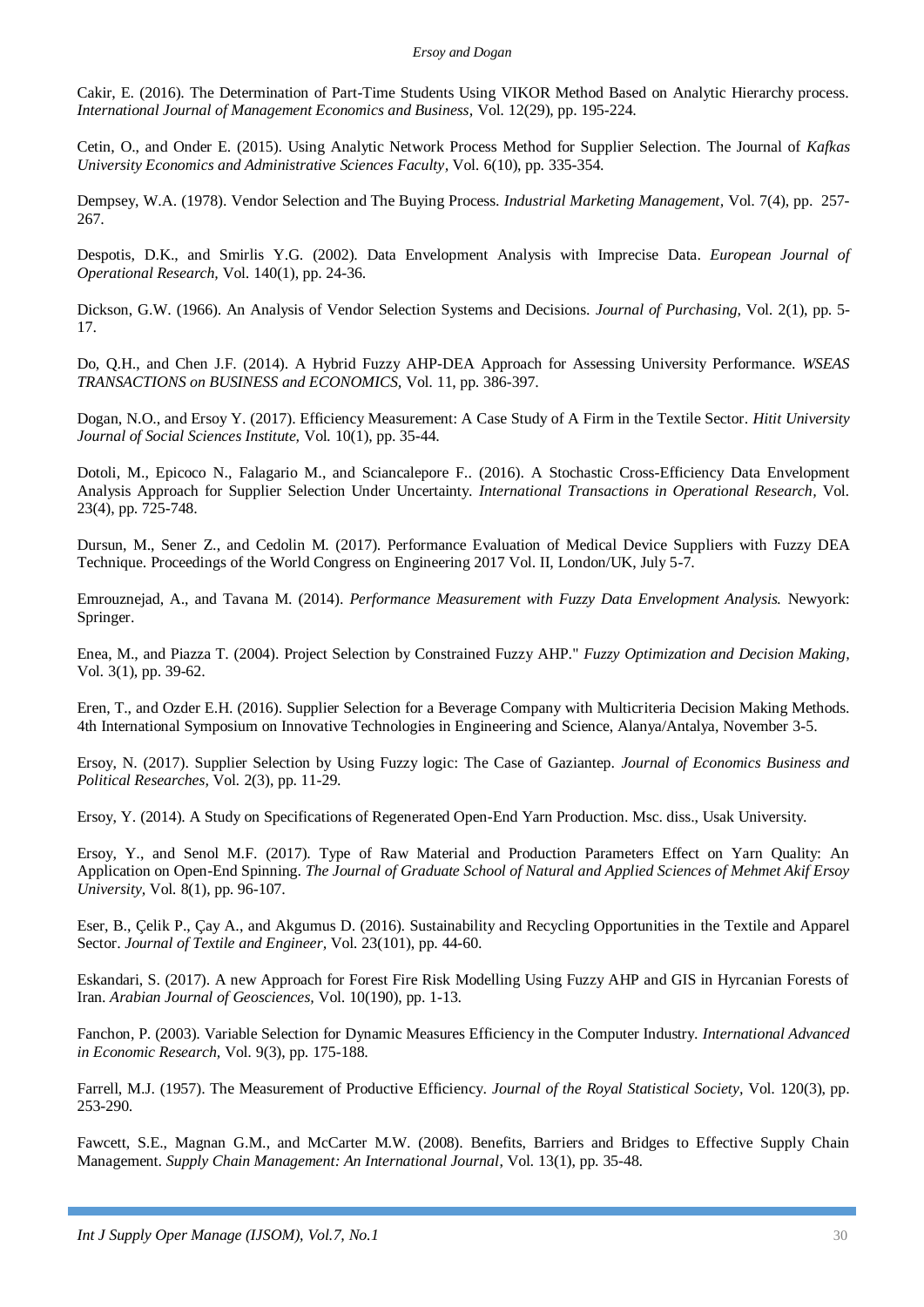Fox M.S., Barbuceanu M., and Teigen R. (2000). Agent- Oriented Supply- Chain Management. *The International Journal of Flexible Manufacturing Systems*, Vol*.* 12, pp. 165-188.

Ghodsypour, S.H., and O'Brien C. (1998). A Decision Support System for Supplier Selection Using an Integrated Analytic Hierarchy Process and Linear Programming. *International Journal of Production Management,* Vol*.* 56-57, pp. 199-212.

Govindan, K., Rajendran S., Sarkis J., and Murugesan P. (2015). Multi Criteria Decision Making Approaches for Green Supplier Evaluation and Selection: A Literature Review. *Journal of Cleaner Production,* Vol*.* 98(1), pp. 66-83.

Gorcun, O.F. (2013). *Ornek Olay ve Uygulamalarla Tedarik Zinciri Yonetimi*. İstanbul: Beta Publishing.

Groselj, P., and Stirn L.Z. (2017). Soft Consensus Model for The Group Fuzzy AHP Decision Making. *Croatian Operational Research Review,* Vol*.* 8(1), pp. 207-220.

Gungor, A., Coşkun S., Durur G., and Gören H.G. (2010). A Supplier Selection, Evaluation and Re-Evaluation Model for Textile Retail Organizations. *The Journal of Textile and Garment,* Vol*.* 3, pp. 181-187.

Guo, P., and Tanaka H. (2001). Fuzzy DEA: A Perceptual Evaluation Method. *Fuzzy Sets and Systems,* Vol*.* 119(1), pp. 149-160.

Gules, H.K., Caglıyan V., T. Sener. (2014). Supplier Selection Based on Analytic Hierarchy Process Methods in Garment Sektor. *Selçuk University Journal of Institute of Social Sciences* Dr. Mehmet YILDIZ Special Edition, pp. 159-170.

Guneri, A.F., Ertay T., and Yucel A. (2011). An Approach Based on ANFIS Input Selection and Modelling for Supplier Selection Problem. *Expert Systems with Applications,* Vol*.* 38(12), pp. 14907-14917.

Ha, S.H., and Krishnan R. (2008). A Hybrid Approach to Supplier Selection for The Maintenance of A Competitive Supply Chain. *Expert Systems with Applications,* Vol*.* 34(2), pp. 1303-1311.

Haq, A.N., and Kannan G. (2006). Fuzzy Analytical Hierarchy Process for Evaluating and Selecting A Vendor in A Supply Chain Model. *International Journal of Advanced Manufacturing Technology,* Vol*.* 29(7), pp. 826-835.

Hemmati, M., Feiz D., Jalilvand M.R., and Kholghi I. (2016). Development of Fuzzy Two-Stage DEA Model for Competitive Advantage Based on RBV and Strategic Agility as A Dynamic Capability. *Journal of Modelling in Management,* Vol*.* 11(1), pp. 288-308.

Ho, W., and Ma X. (2018). The State-of-The-Art Integrations and Applications of The Analytic Hierarchy Process. *European Journal of Operational Research,* Vol*.* 267(2), pp. 399-414.

Ho, W., Xu X., and Dey P.K. (2010). Multi-Criteria Decision Making Approaches for Supplier Evaluation and Selection: A Literature Review. *European Journal of Operational Research,* Vol*.* 202(1), pp. 16-24.

Hou, J., and Su. D. (2006). Integration of Web Services Technology with Business Models within The Total Product Design Process for Supplier Selection. *Computers in Industry,* Vol*.* 57(8-9), pp. 797-808.

Humphreys, P.K., Shiu W.K., and Chan F.T.S. (2001). Collaborative Buyer-Supplier Relationships in Hong Kong Manufacturing Firms. *Supply Chain Management: An International Journal,* Vol*.* 6(4), pp. 152-162.

Iwaro, J., Mwasha A., Williams R.G., and Zico R. (2014). An Integrated Criteria Weighting Framework for The Sustainable Performance Assessment and Design of Building Envelope. *Renewable and Sustainable Energy Reviews,* Vol*.* 29, pp. 417- 434.

Jakhar, S.K., and Barua M.K. (2014). An Integrated Model of Supply Chain Performance Evaluation and Decision-Making Using Structural Equation Modelling and Fuzzy AHP. *Production Planning & Control*, Vol*.* 25(11), pp. 38-957.

Jonavic, B., and Delibasic B.. (2014). Application of Integrated QFD and Fuzzy AHP Approach in Selection of Suppliers. *Management,* Vol*.* 19(72), pp. 25-35.

Kahraman, C., Cebeci U., and Ruan D.. (2004). Multi-Attribute Comparison of Catering Service Companies Using Fuzzy AHP: The Case of Turkey. *International Journal of Production Economics,* Vol*.* 87(2), pp. 171-184.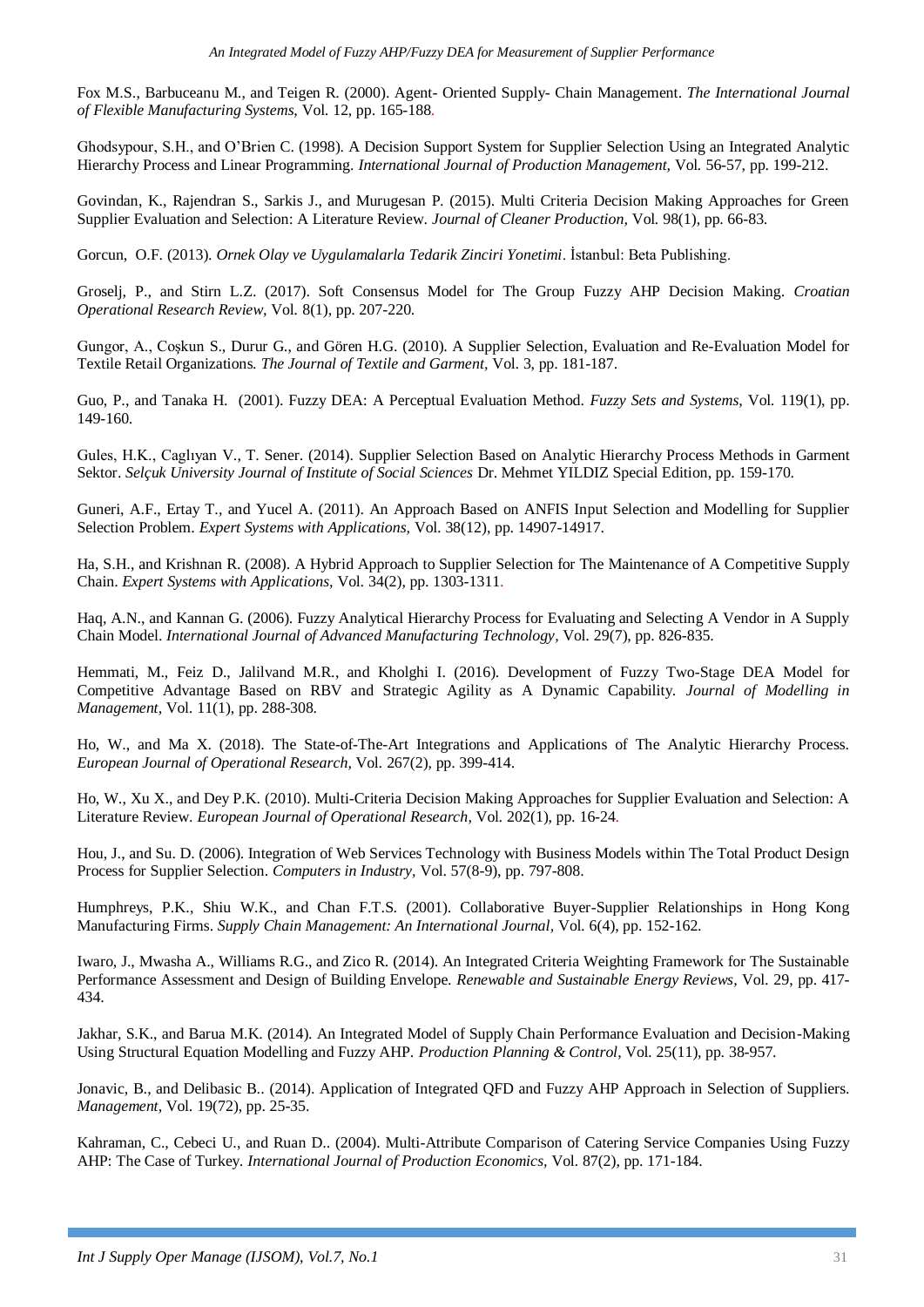Kahraman, C., Cebeci U., and Ulukan Z.. (2003). Multi-Criteria Supplier Selection Using Fuzzy AHP. *Logistics Information Management,* Vol*.* 16(6), pp. 382-394.

Kahraman, C., Onar S.C., and Oztaysi B. (2015). Fuzzy Multicriteria Decision-Making: A Literature Review. *International Journal of Computational Intelligence Systems,* Vol*.* 8(4), pp. 637-666.

Kao, C., and Liu S.T. (2000). Fuzzy Efficiency Measures in Data Envelopment Analysis. *Fuzzy Sets and Systems,* Vol*.* 113(3), pp. 427-437.

Kara, I., and Ecer. F. (2016). Supplier Selection with AHP-VIKOR Integrated Method: Textile Industry Application. *Dokuz Eylul University The Journal of Graduate School of Social Sciences,* Vol*.* 18(2), pp. 255-272.

Kara, K., Koleoglu N., and GUrol P. (2016). Analytic Network Process (ANP) in Supplier Selection: A Case Study in Textile Sector. *International Journal of Business and Social Science,* Vol*.* 7(5), pp. 241-257.

Koprulu, A., and Albayrakoglu M. (2007). Supply Chain Management in the Textile Industry: A Supplier Selection Model with The Analytic Hierarchy Process. International Symposium on the Analytic Hierarchy Process 2007(ISAHP 2007), Viña Del Mar/Chile, August 3-6.

Kumar, A., Shankar R., and Debnath R.M. (2015). Analyzing Customer Preference and Measuring Relative Efficiency in Telecom Sector: A Hybrid Fuzzy AHP/DEA Study. *Telematics and Informatics,* Vol*.* 32(3), pp. 447-462.

Kumar, D., Singh J., Singh O.P., and Darshan S. (2013). A Fuzzy Logic Based Decision Support System for Evaluation of Suppliers in Supply Chain Management Practices. *Mathematical and Computer Modelling,* Vol*.* 57(11-12), pp. 2945-2960.

Kuo, R.J., Lee L.Y., and Hu T.L. (2010). Developing A Supplier Selection System Through Integrating Fuzzy AHP and Fuzzy DEA: A Case Study on An Auto Lighting System Company in Taiwan. *Production Planning & Control,* Vol*.* 21(5), pp. 468-484.

Leon, T., Liern V., Ruiz J.L., Sirvent I. (2003). A Fuzzy Mathematical Programming Approach to the Assessment of Efficiency with DEA Models. *Fuzzy Sets and Systems,* Vol*.* 139(2), pp. 407-419.

Lertworasirikul, S., Fang S.C., Joines J.A., and Nuttle H.L.W. (2003). Fuzzy Data Envelopment Analysis (DEA): A Possibility Approach. *Fuzzy Sets and Systems,* Vol*.* 139(2), pp. 379-394.

Liu, F.H.F., and Hai H.L. (2005). The Voting Analytic Hierarchy Process Method for Selecting Supplier. *International Journal of Production Economics,* Vol*.* 97(3), pp. 308-317.

Loron, A.S., Loron M.S., and Peyvandi G. (2015). An Integrated Fuzzy Analytic Hierarchy Process-Fuzzy Data Envelopment Analysis (FAHP-FDEA) Method for Intelligent Building Assessment. *Technical Gazette,* Vol*.* 22(2), pp. 383- 389.

Marbini, A.D., Agrell P.J., Tavana M., and Khoshnevis P. (2017). A Flexible Cross-Efficiency Fuzzy Data Envelopment Analysis Model for Sustainable Sourcing. *Journal of Cleaner Production,* Vol*.* 142(4), pp. 2761-2779.

Marbini, A.D., Emrouznejad A., and Tavana M. (2011). A Taxonomy and Review of The Fuzzy Data Envelopment Analysis Literature: Two Decades in The Making. *European Journal of Operational Research,* Vol*.* 214(3), pp. 452-472.

Marbini, A.D., Tavana M., and Emrouznejad A. (2012). Productivity Growth and Efficiency Measurement in Fuzzy Environments with an Application to Health Care. *International Journal of Fuzzy System Applications,* Vol*.* 2(2), pp. 1-35.

Mezarcıoz, S., and Ogulata R.T. (2014). The Law on Occupational Health and Safety No.6331 Difficulties of Occupational Health and Safety in Textile Industry. *Engineer and Machine,* Vol*.* 55(655), pp. 72-79.

Mokhtari, M., Javanshir H., Dolatabati M.K., Tashakori L., and Madanchi F. (2013). Supplier Selection in Textile Industry Using Fuzzy MADM. *Research Journal of Applied Sciences, Engineering and Technology,* Vol*.* 6(3), pp. 400-411.

Muralihadran, C., Anantharaman N., and Deshmukh S.G. (2002). A Multi-Criteria Group Decisionmaking Model for Supplier Rating. *Journal of Supply Chain Management,* Vol*.* 38(4), pp. 22-33.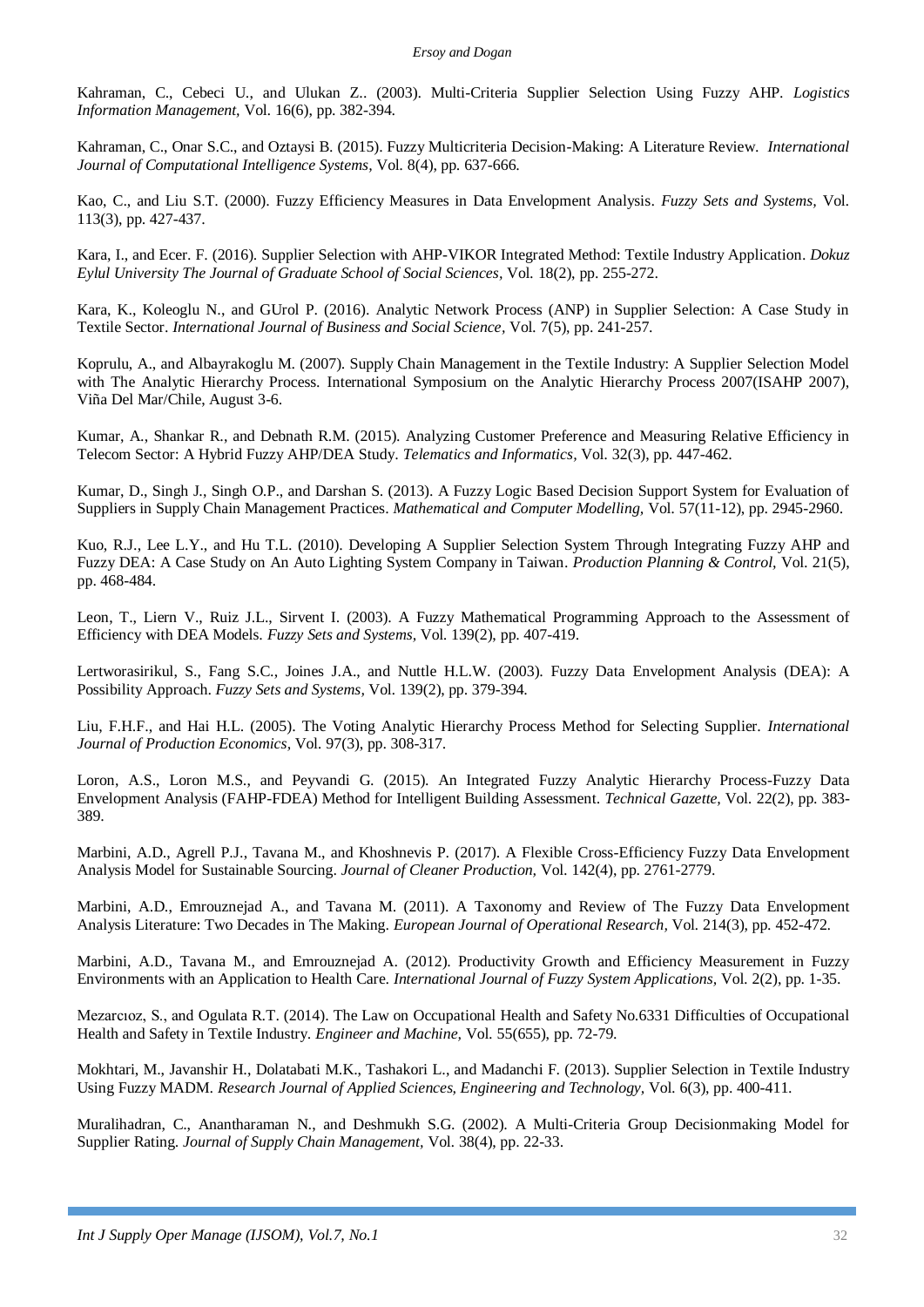Ofluoglu, P., and Miran B. (2014). Supplier Selection Through Fuzzy Pair-Wise Comparison Method: A Case Study for Turkish Clothing Companies. *Journal of Textiles and Engineer,* Vol*.* 21(96), pp. 1-9.

Oguz, N.S., and Dayik M. (2014). Determination of Factors Affecting Strength in Cotton Yarn with Fuzzy Logic Method. *Electronic Journal of Textile Technologies,* Vol*.* 8(2), pp. 12-18.

Oral, C. (2016). Analytical Hierarchy Process as a Tool for Investment Appraisal. *International Journal of Economics and Finance,* Vol*.* 8(4), pp. 306-311.

Ordoobadi, S.M. (2009). Development of A Supplier Selection Model Using Fuzzy Logic. *Supply Chain Management: An International Journal,* Vol*.* 14(4), pp. 314-327.

Oruç, K.O., and Gungor I. (2010). Comparison of Fuzzy Data Envelopment Analysis Models: For Interval Data. *Suleyman Demirel University Journal of Faculty of Economics and Administrative Sciences,* Vol*.* 15(2), pp. 417-442.

Ozdemir, H., and Gurcan H.A. (2013). A Study on The Effects of Different Components in Woollen Blend, The Dye and Carding Intensity on The Physical Properties of Carpet Yarns. *Electronic Journal of Textile Technologies,* Vol*.* 7(1), pp. 18-32.

Ozfırat, P.M., Tasoglu G.T, and Memis G.T. (2014). A Fuzzy Analytic Hierarchy Process Methodology for the Supplier Selection Problem. *Journal of Enterprise Information Management,* Vol*.* 27(3), pp. 292-301.

Ozkok, B.A., and Tiryaki F. (2011). A Compensatory Fuzzy Approach to Multi-Objective Linear Supplier Selection Problem with Multiple-Item. *Expert Systems with Applications,* Vol*.* 38(9), pp. 11363-11368.

Ozturk, A., Ertugrul İ., and Karakaşoğlu N. (2008). Comparison of FUZZY AHP and FUZZY TOPSIS Methods in Transportation Firm Selection. *Marmara University Journal of Economics and Administrative Sciences,* Vol*.* 15(2), pp. 785-824.

Ozturk, A., Erdogmus S. and Arıkan V.S. (2011). Evaluation The Suppliers Using Analytic Hierarchy Process (AHP): An Application in The Textile Firm. *Dokuz Eylul University Faculty of Economics and Administrative Sciences Journal*, Vol*.* 26(1), pp. 93-112.

Paksoy, T., and Gules H.K. (2006). Analytic Hierarchy Process for Supplier Selection Problem in Supply Chain Management: Case Study of A Textile Manufacturer Firm. *Sigma, Journal of Engineering and Natural Science,* Vol*.* 4, pp. 100-109.

Patil, A.N. (2014). Modern Evulation in Supplier Selection Criteria and Methods. *International Journal of Management Research & Revie,* Vol*.* 4(5), pp. 616-623.

Petrini, M.A, Rocha J.V., Brown J.C., and Bispo R.C. (2016). Using an Analytic Hierarchy Process Approach to Prioritize Public Policies Addressing Family Farming in Brazil. *Land Use Policy,* Vol*.* 51, pp. 85-94.

Radfar, R., and Salahi F. (2014). Evaluation and Ranking of Suppliers with Fuzzy DEA and PROMETHEE Approach. *International Journal of Industrial Mathematics,* Vol*.* 6(3), pp. 189-197.

Ramanathan, R. (2007). Supplier Selection Problem: Integrating DEA with The Approaches of Total Cost of Ownership and AHP. *Supply Chain Management: An International Journal,* Vol*.* 12(4), pp. 258-261.

Raut, R.D. (2011). Environmental Performance: A Hybrid Method for Supplier Selection using AHP-DEA. *International Journal of Business Insights & Transformation,* Vol*.* 5(1), pp. 16-29.

Romeijn, H., Faggian R., Diogo V., and Sposito V. (2016). Evaluation of Deterministic and Complex Analytical Hierarchy Process Methods for Agricultural Land Suitability Analysis in a Changing Climate. *International Journal of Geo-Information,* Vol*.* 5(6), pp. 1-16.

Saati, S., and Memariani A. (2005). Reducing Weight Flexibility in Fuzzy DEA. *Applied Mathematics and Computation,*  Vol*.* 161(2), pp. 611-622.

Saati, S., Memariani A., and Jahanshahloo G.R.. (2002). Efficiency Analysis and Ranking of DMUs with Fuzzy Data. *Fuzzy Optimization and Decision Making,* Vol*.* 1(3), pp. 255-267.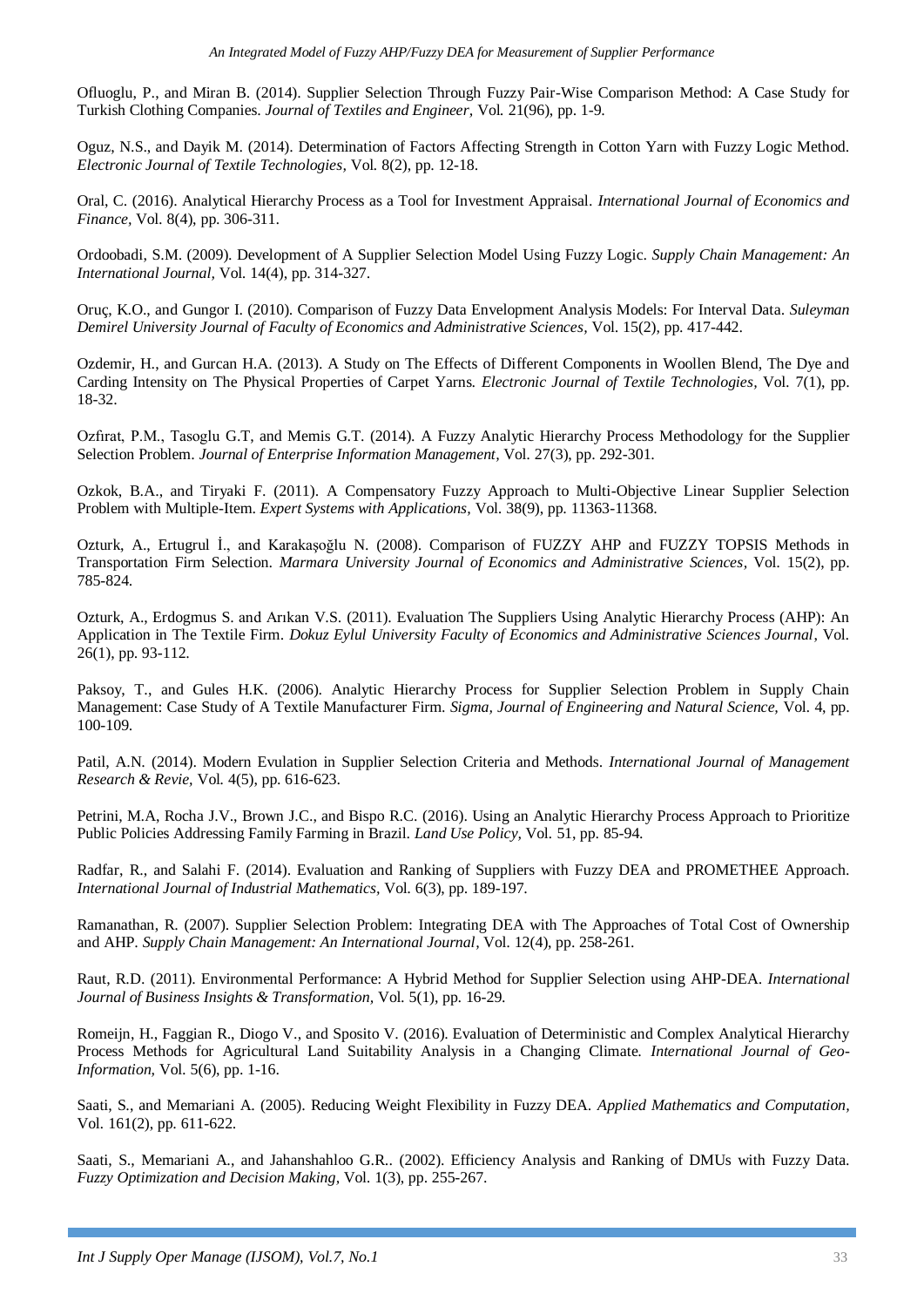Saaty, T.L. (1990). How to Make A Decision: The Analytic Hierarchy Process. *European Journal of Operational Research,*  Vol*.* 48, pp. 9-26.

Saaty, T.L. (1994). How to Make A Decision: The Analytic Hierarchy Process. *INTERFACES,* Vol*.* 24(6), pp. 19-43.

Santis, R.B.D., Golliat R., and Aguiar E.P.D. (2017). Multi-Criteria Supplier Selection Using Fuzzy Analytic Hierarchy Process: Case Study From a Brazilian Railway Operator. *Brazilian Journal of Operations & Production Management,* Vol*.* 14(3), pp. 428-437.

Sengupta, J.K. (1992). A fuzzy Systems Approach in Data Envelopment Analysis. *Computers & Mathematics with Applications,* Vol*.* 24(8-9), pp. 259-266.

Seydel, J. (2005). Supporting the Paradigm Shift in Vendor Selection: Multi criteria Methods for Sole-Sourcing. *Managerial Finance,* Vol*.* 31(3), pp. 49-66.

Shaw, K., Shankar R., Yadav S.S, and Thakur L.S. (2012). Supplier Selection Using Fuzzy AHP and Fuzzy Multi-Objective Linear Programming for Developing Low Carbon Supply Chain. *Expert Systems with Applications,* Vol*.* 39(9), pp. 8182-8192.

Shiraz, S.E. (2014). An Integrated Fuzzy TOPSIS-Fuzzy DEA Approach for Supplier Criteria and Supplier Selection." PhD diss., AtatUrk University.

Shukla, M.K. (2016). Supplier Evaluation and Selection Criteria in Business Performance of Small and Medium Scale Enterprise. *International Research Journal of Engineering and Technology (IRJET),* Vol*.* 3(6), pp. 70-76.

Simic, D., Kovacevic I., Sivircevic V., and Simic S. (2017). 50 Years of Fuzzy Set Theory and Models for Supplier Assessment and Selection: A Literature Review. *Journal of Applied Logic,* Vol*.* 24(Part A), pp. 85-96.

Stevic, Z., Tanackov I., Vasilevic M., Novarlic B., and Stojic G. (2016). An Integrated Fuzzy AHP and TOPSIS Model for Supplier Evaulation. *Serbian Journal of Management,* Vol*.* 11(1), pp. 15-27.

Stojanov, T., and Ding X. (2015). Supplier Selection for Mixed-Model Production: A Case Study from the Apparel Industry. *FIBRES & TEXTILES in Eastern Europe,* Vol*.* 23(1), pp. 8-12.

Su, J., Dyer C.L. and Gargeya V.B. (2009). Strategic Sourcing and Supplier Selection in the U.S. Textile– Apparel–Retail Supply Network. *Clothing & Textile Research Journal,* Vol*.* 27(2), pp. 83-97.

Sultana, I., Ahmed I., and Azeem A. (2015). An Integrated Approach for Multiple Criteria Supplier Selection Combining Fuzzy Delphi, Fuzzy AHP & Fuzzy TOPSIS. *Journal of Intelligent & Fuzzy Systems,* Vol*.* 29, pp. 1273-1287.

Sydani, A.Z., Karbasi, A. and Yekta E.A. (2011). Evaluating and Selecting Supplier in Textile Industry Using Hierarchical Fuzzy TOPSIS." *Indian Journal of Science and Technology,* Vol*.* 4(10), pp. 1322-1334.

Tahriri, F,, Osman M.R., Ali A., Yusuff R.M., and Esfandiary A.. (2008). AHP Approach for Supplier Evaluation and Selection in A Steel Manufacturing Company. *Journal of Industrial Engineering and Management,* Vol*.* 1(2), pp. 54-76.

Talluri, S., and R. Narasimhan. (2004). A Methodology for Strategic Sourcing. *European Journal of Operational Research,*  Vol*.* 154(1), pp. 236-250.

Tam, M.C.Y., and Tummala V.M.R. (2001). An Application of The AHP in Vendor Selection of A Telecommunications System. *Omega,* Vol*.* 29(2), pp. 171-182.

Tan, K.C., Kannan V.R., and Handfield R.B. (1998). Supply Chain Management: Supplier Performance and Firm Performance. *International Journal of Purchasing and Materials Management*, Vol*.* 34(3), pp. 1-9.

Tavakoli, M.M., Molavi B., and Shirouyehzad H. (2017). Organizational Performance Evaluation Considering Human Capital Management Approach by Fuzzy-DEA: A Case Study. *International Journal of Research in Industrial Engineering,*  Vol*.* 6(1), pp. 1-16.

Tayyar, N. (2012). Fuzzy AHP and Fuzzy TOPSIS Approach to Pet Bottle Supplier Selection. *Suleyman Demirel University The Journal of Faculty of Economics and Administrative Sciences,* Vol*.* 17(3), pp. 351-371.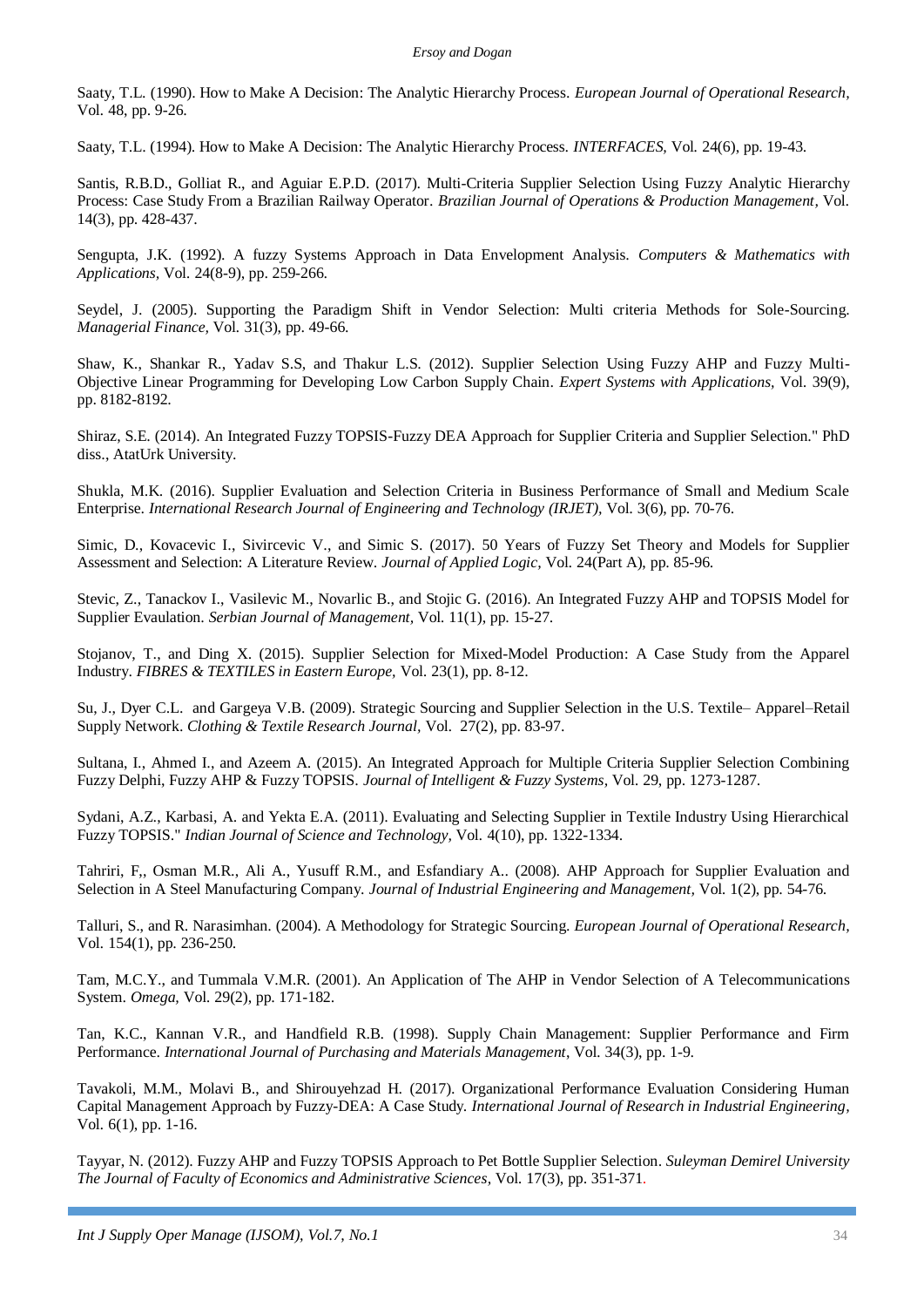Tayyar, N, and Arslan P. (2013). Selection of The Best Sub-Contractor in Clothing Sector Using AHP and VIKOR Methods. *Celal Bayar University Journal of Institute of Social Sciences*, Vol*.* 11(1), pp. 340-358.

Teng, S.G., and Jaramillo H. (2005). A Model for Evaluation and Selection of Suppliers in Global Textile and Apparel Supply Chains. *International Journal of Physical Distribution & Logistics Management,* Vol*.* 35(7), pp. 503-523.

Tezsurucu, D. (2013). Measuring The Effectiveness of Supplier Performance by Using Data Envelopment Analysis and An Industrial Application. PhD diss., University of Celal Bayar.

Unal, C., and Guner M.G. (2009). Selection of ERP Suppliers Using AHP Tools in The Clothing Industry. *International Journal of Clothing Science and Technology,* Vol*. 2*1(4), pp. 239-251.

Van Laarhoven, P.J.M., and Pedrcyz W. (1983). A Fuzzy Extension of Saaty's Priority Theory. *Fuzzy Sets and System,* Vol*.* 11(1-3), pp. 229-241.

Vokurka, R.J, Choobineh J., and Vadi L. (1996). A Prototype Expert System for The Evaluation and Eelection of Potential Suppliers. *International Journal of Operations & Production Management,* Vol*.* 16(12), pp. 106-127.

Yacan, I. (2016). Evaluation Factors That Affect The Determination of Quality in The Education with Fuzzy AHP and Fuzzy TOPSIS. Mss diss., Pamukkale University.

Yayla, A.Y., Yildiz A., and Ozbek A. (2012). Fuzzy TOPSIS Method in Supplier Selection and Application in the Garment Industry. *FIBRES & TEXTILES in Eastern Europe,* Vol*.* 20(4), pp. 20-23.

Yıldırım, B.F., and Onder E. (2015). *Multi Criteria Decision Making Methods.* Bursa: Dora Publishing.

Yildiz, A. (2013). Selection of Suppliers Using Fuzzy Multi-Criteria Decision Making Methods and Determination of Economic Order Quantity: An Application in Automotive Industry. PhD diss., Marmara University.

Yilmaz, O., Gulsun B., Guneri A.F., and Ozgurler S. (2011). Supplier Selection of a Textile Company with ANP. *15th International Research/Expert Conference: Trends in the Development of Machinery and Associated Technology (TMT 2011), Prague/ Czech Republic, September 12-18.*

Yucenur, G.N., Vayvay O., Demirel N.Ç. (2011). Supplier Selection Problem in Global Supply Chains by AHP and ANP Approaches Under Fuzzy Environment. *International Journal of Advanced Manufacturing Technology*, *Vol. 56(5), pp. 823- 833.*

Zadeh, L.A. (1965). Fuzzy Sets. *Information and Control,* Vol*.* 8, pp. 338-353.

Zarghami, E., Azemati H., Fatourehchi D., and Karamloo M. (2018). Customizing Well-Known Sustainability Assessment Tools for Iranian Residential Buildings Using Fuzzy Analytic Hierarchy Process. *Building and Environment*, Vol*.* 128, pp. 107-128.

Zhenhua, G. (2009). The Application of DEA/AHP Method to Supplier Selection. *International Conference on Information Management, Innovation Management and Industrial Engineering, Xi'an/China, December 26-27.*

Zeydan, M., Çolpan C. and Çobanoğlu C. (2011). A Combined Methodology for Supplier Selection and Performance Evaluation. *Expert Systems with Applications,* Vol*.* 38(3), pp. 2741-2751.

Zouggari, A., and Benyoucef L. (2012). Simulation Based Fuzzy TOPSIS Approach for Group Multi-Criteria Supplier Selection Problem*. Engineering Applications of Artificial Intelligence*, Vol*.* 25(3) pp. 507-519.

Wang, Y.M., Greatbanks R., and Yang J.B. (2005). Interval Efficiency Assessment Using Data Envelopment Analysis. *Fuzzy Set and Systems,* Vol*.* 153(3), pp. 347-370.

Wang, Y.M., and Chin K.S. (2011). Fuzzy Data Envelopment Analysis: A Fuzzy Expected Value Approach. *Expert Systems with Applications,* Vol*.* 38(9), pp. 11678-11685.

Wanke P., Barros C.P. and Nwaogbe O.R. (2016). Assessing Productive Efficiency in Nigerian Airports Using Fuzzy-DEA. *Transport Policy,* Vol*.* 49, pp. 9-16.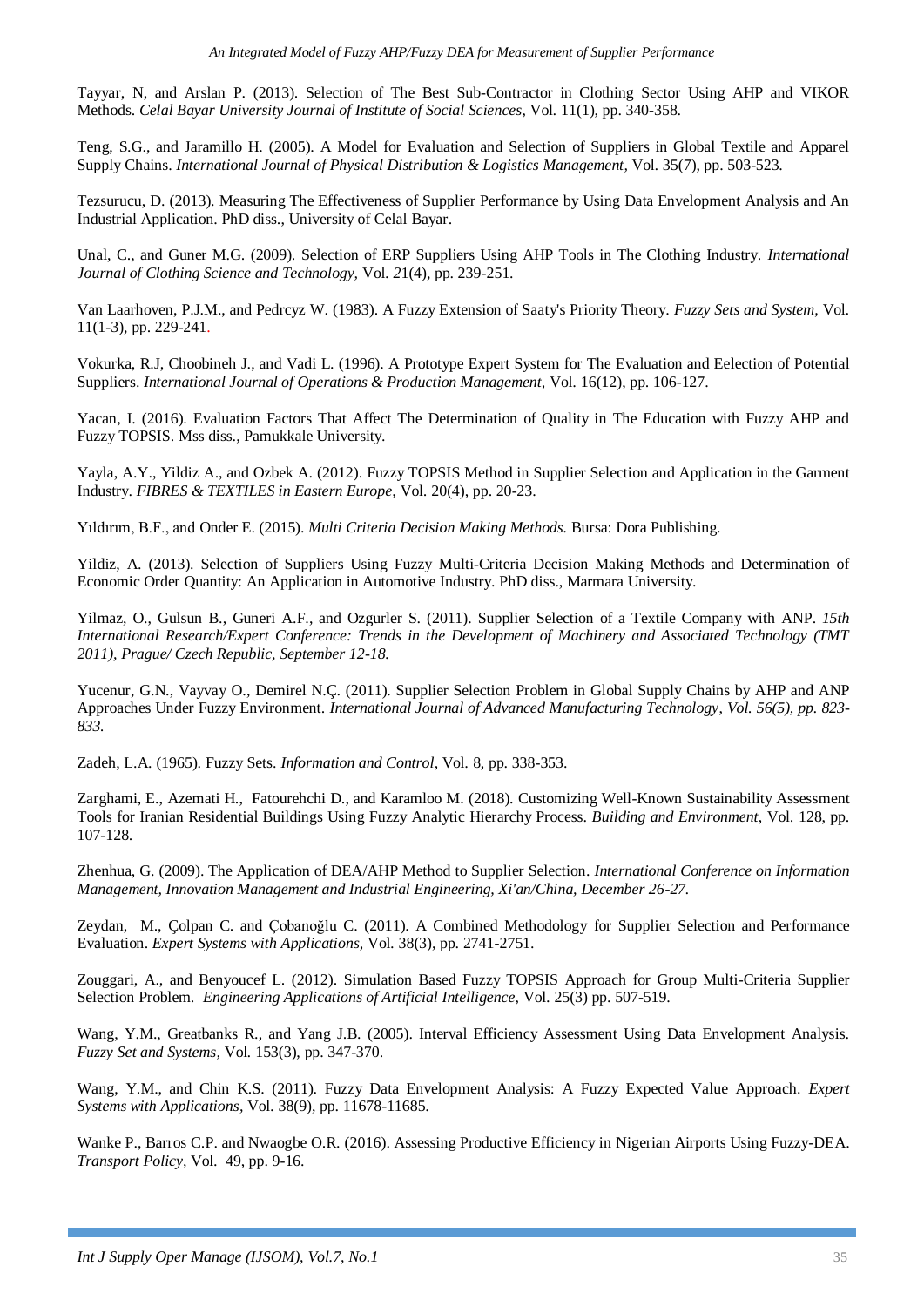Wichapa, N., and Khokhajaikiat P. (2017). Solving Multi-Objective Facility Location Problem Using The Fuzzy Analytical Hierarchy Process and Goal Programming: A Case Study on Infectious Waste Disposal Centers. *Operations Research Perspectives,* Vol*.* 4, pp. 39-48.

Weber C.A., Current J.R. and Benton W.C. (1991). Vendor Selection Criteria and Methods. *European Journal of Operational Research,* Vol*.* 50(1), pp. 2-18.

Weber, C.A., Current J. and Desai A. (2000). An Optimization Approach to Determining The Number of Vendors to Employ. *Supply Chain Management: An International Journa,* Vol*.* 5(2), pp. 90-98.

## **Appendix**

**Table1**. Supplier selection criteria and supplier evaluation methods in textile and apparel sector in the term of supplier evaluation

| <b>Author</b>  | Year              | <b>Supplier selection criteria</b>                                             | <b>Sector</b> | <b>Method</b>       |
|----------------|-------------------|--------------------------------------------------------------------------------|---------------|---------------------|
| Teng and       | 2005              | Geographical location, freight terms, trade restrictions, total order lead     | Textile and   | AHP and multiple    |
| Jaramillo      |                   | time, capacity, inventory availability, information sharing, negotiability,    | apparel       | attribute utility   |
|                |                   | customization, supplier's selling price, internal cost, ordering and           |               | theory              |
|                |                   | invoicing, continuous improving programs, customer service,                    |               |                     |
|                |                   | certifications, % of on time shipments, feeling of trust, country's            |               |                     |
|                |                   | political situation, currency exchange situation, warranty policies            |               |                     |
| Paksoy and     | 2006              | Quality, supply performance, cost, compromise ability, technology,             | Apparel       | <b>AHP</b>          |
| Gules          |                   | colour procurement, distance                                                   |               |                     |
| Koprulu and    | 2007              | Cost, quality, delivery, flexibility, innovation, trust                        | Apparel       | <b>AHP</b>          |
| Albayrakoglu   |                   |                                                                                |               |                     |
| Su et al.,     | 2009              | Product cost, product quality, delivery dependability, delivery speed          | Textile and   | Structural          |
|                |                   |                                                                                | apparel       | equation model      |
| Unal and Guner | 2009              | Functionality, implementation approach, support, costs, organizational         | Apparel       | <b>AHP</b>          |
|                |                   | credibility, experience, flexibility, customer focused, future strategy        |               |                     |
| Cebeci         | 2009              | Total cost, implementation, functionality, flexibility, systems reliability,   | Apparel       | Fuzzy AHP and       |
|                |                   | user friendliness, research and development capability, better fit with        |               | balanced            |
|                |                   | company's business processes, ability for upgrade in-house,                    |               | scorecard method    |
|                |                   | compatibility with other systems, after sales service, vendor reputation,      |               |                     |
|                |                   | terms and period of guarantee                                                  |               |                     |
| Ayyıldız and   | 2010              | Price, geographical location, quality, financial status, flexibility, place in | Knitting      | <b>Fuzzy ANP</b>    |
| Demirel        |                   | the textile sector, past performance, meet customer needs, delivery            |               |                     |
|                |                   | performance, packaging, the closeness of relations, solution of disputes,      |               |                     |
|                |                   | colour working process                                                         |               |                     |
| Chan and Chan  | 2010              | Total order lead time, geographical location, trade restriction,               | Apparel       | <b>AHP</b>          |
|                |                   | certifications, customer service, commitment to quality, continuous            |               |                     |
|                |                   | improvement program, shipment accuracy (on time), shipment accuracy            |               |                     |
|                |                   | (on quantity), warranty policies, capacity, inventory availability,            |               |                     |
|                |                   | customization, negotiability, information sharing, availability of raw         |               |                     |
|                |                   | material, supplier's selling price, logistic cost, value-added cost,           |               |                     |
|                |                   | management outlook of the future, company's financial situation,               |               |                     |
|                |                   | company past record/reputation in the field, political                         |               |                     |
|                |                   | stability/government policy, legal system, stable workforce, technical         |               |                     |
|                |                   | capability, innovation capability, environmental management plan,              |               |                     |
|                |                   | environmental certifications                                                   |               |                     |
| Gungor et al., | $\overline{2010}$ | Product quality level, technical capability, production capacity,              | General       | AHP and ANP         |
|                |                   | management system, product range, logistics position, financial position       | textile       |                     |
| Chen           | 2011              | Quality, cost, technology and production, organizational management            | General       | SWOT Analysis,      |
|                |                   |                                                                                | textile       | DEA and TOPSIS      |
| Guneri et al., | 2011              | Quality, cost, delivery, relationship closeness, conflict resolution           | Dyeing-       | Adaptive neuro-     |
|                |                   |                                                                                | printing      | fuzzy inference     |
|                |                   |                                                                                |               | system              |
| Sydani et al., | 2011              | Geographical location, shipment conditions, lead time, trade restrictions,     | Yarn          | <b>Fuzzy TOPSIS</b> |
|                |                   | capacity, inventory availability, meet the unexpected need, make to            |               |                     |
|                |                   | order, selling cost, internal cost, billing and ordering, continuous           |               |                     |
|                |                   | improvement plans customer services, standards and certificates, defect        |               |                     |
|                |                   | rate, feeling of trust, pricing and payment policies, warranty policies        |               |                     |
| Yılmaz et al., | 2011              | Production capacity, technical capability, packing capability, quality of      | Apparel       | <b>ANP</b>          |
|                |                   | products, variety of products, price appropriateness, financial condition,     |               |                     |
|                |                   | ease in payment, amount per delivery, shortness of delivery time,              |               |                     |
|                |                   | delivery quality, references, flexibility, experience, after sales service,    |               |                     |
|                |                   | communication capability, problem solving capability, installation             |               |                     |
|                |                   | capability                                                                     |               |                     |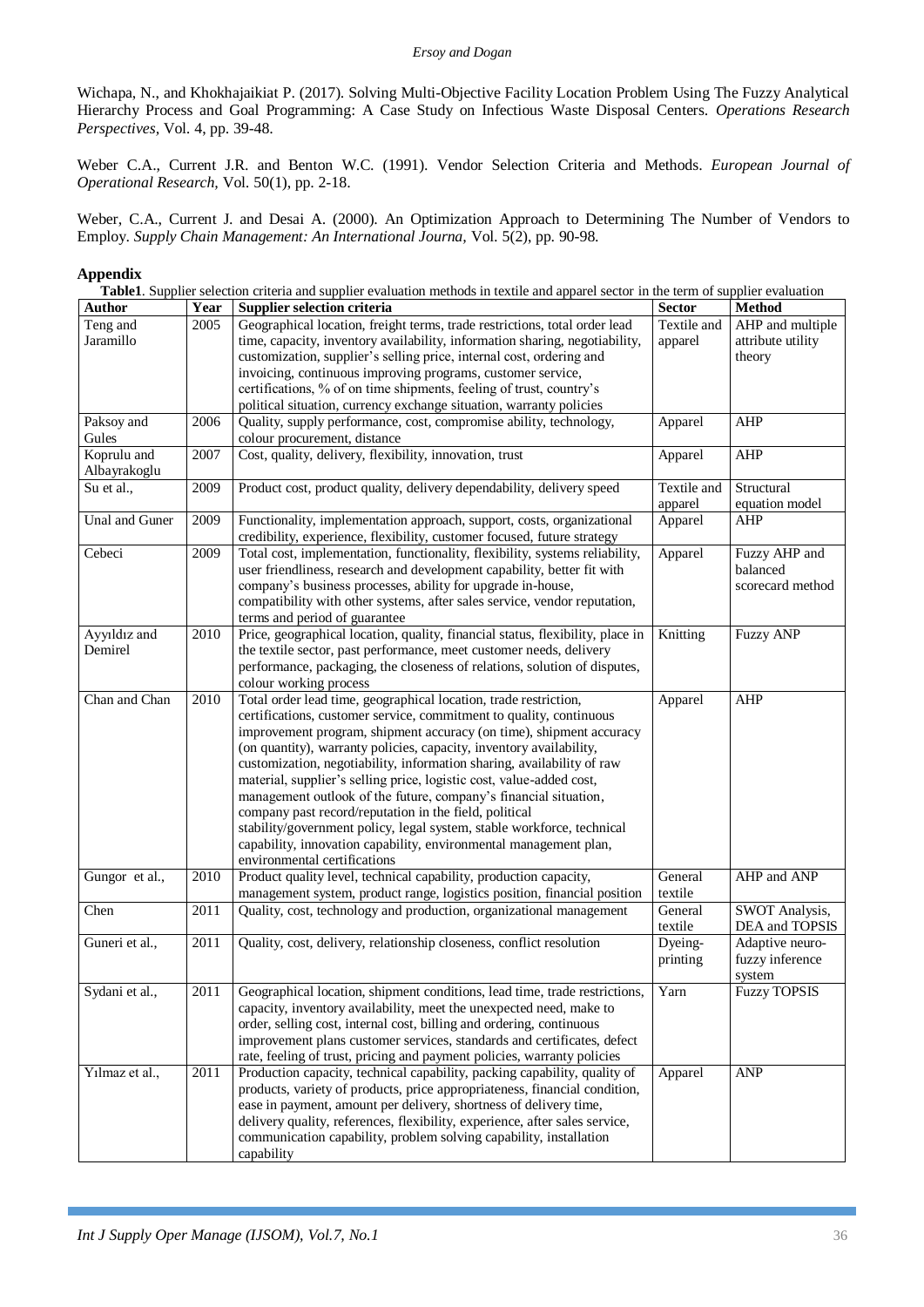|                             |      | Table1. Continued                                                                                                                                                                                                                                                                                                                                                                                                                                                                                                                                                                     |                     |                                                                  |
|-----------------------------|------|---------------------------------------------------------------------------------------------------------------------------------------------------------------------------------------------------------------------------------------------------------------------------------------------------------------------------------------------------------------------------------------------------------------------------------------------------------------------------------------------------------------------------------------------------------------------------------------|---------------------|------------------------------------------------------------------|
| <b>Author</b>               | Year | Supplier selection criteria                                                                                                                                                                                                                                                                                                                                                                                                                                                                                                                                                           | <b>Sector</b>       | <b>Method</b>                                                    |
| Yucenur et al.,             | 2011 | Reliability, just in time delivery, supply capacity, innovative properties,<br>quality of transport place, flexibility and agility, non-damaged transport,<br>communication easiness, product price, lead cost, shipping and<br>distribution costs, quality cost, tariff and custom duties, delay cost, order<br>delays, political stability, economy, costumer complaints, geographical<br>structure, terrorism, climate conditions, cultural differences,<br>management and organizational structure, financial status, reputation,<br>experience, relationship closeness, legality | Apparel             | Fuzzy AHP and<br><b>Fuzzy ANP</b>                                |
| Ozkok and<br>Tiryaki        | 2011 | Total purchase cost, service quality, item quality                                                                                                                                                                                                                                                                                                                                                                                                                                                                                                                                    | Dyeing-<br>printing | Fuzzy multi-<br>objective linear<br>programming                  |
| Ozturk et al.,              | 2011 | Quality, supply performance, technical capacity, options/promotions,<br>cost, financial capacity, experience and willingness                                                                                                                                                                                                                                                                                                                                                                                                                                                          | Apparel             | AHP                                                              |
| Baskaran et al.,            | 2012 | Discrimination, abuse of human rights, child labour, long working hours,<br>unfair competition, pollution                                                                                                                                                                                                                                                                                                                                                                                                                                                                             | Apparel             | Grey approach                                                    |
| Yayla et al.,               | 2012 | Quality, delivery time, cost, flexibility, geographical location                                                                                                                                                                                                                                                                                                                                                                                                                                                                                                                      | Apparel             | <b>Fuzzy TOPSIS</b>                                              |
| Shaw et al.,                | 2012 | Cost, quality, lead time, demand, green house gas emission                                                                                                                                                                                                                                                                                                                                                                                                                                                                                                                            | Apparel             | Fuzzy AHP and<br>Fuzzy multi-<br>objective linear<br>programming |
| Mokhtari et al.,            | 2013 | Quality, cost, location, delivery, trust                                                                                                                                                                                                                                                                                                                                                                                                                                                                                                                                              | Yarn                | Fuzzy AHP and<br><b>Fuzzy VIKOR</b>                              |
| Kumar et al.,               | 2013 | Consistency in product quality, improvement in incoming components,<br>reduction in damaged components in transit, inventory level reduction,<br>lot size reduction, reduction in plant stoppage due to shortage of<br>material, on-time delivery, reduction on order lead time, reduction in<br>product development cycle time                                                                                                                                                                                                                                                       | General<br>textile  | Mamdani fuzzy<br>inference system                                |
| Ofluoglu and<br>Miran       | 2014 | Quality, price, flexibility, customer satisfaction, lead time, service                                                                                                                                                                                                                                                                                                                                                                                                                                                                                                                | Apparel             | Fuzzy comparison<br>method                                       |
| Ozfirat et al.,             | 2014 | Quality, lead time, delivery performance, capacity                                                                                                                                                                                                                                                                                                                                                                                                                                                                                                                                    | Apparel             | <b>Fuzzy AHP</b>                                                 |
| Stojanov and<br>Ding        | 2015 | Production quality level, production flexibility, product range, technical<br>capability, production capacity, management system, logistics position,<br>financial position                                                                                                                                                                                                                                                                                                                                                                                                           | Apparel             | AHP and cluster<br>analysis                                      |
| Kara et al.,                | 2016 | Honesty and truth, price, service performance, quality, mutual trust,<br>customer relations, risk factor, after sales service, customer response<br>speed, delivery reliability, delivery speed, being the current supplier,<br>flexibility, geographical location, problem solving, capacity, guarantee,<br>product range, design, brand name, supplier profile, prestige,<br>background, certificates, R&D skills, market expertise, green production                                                                                                                               | General<br>textile  | <b>ANP</b>                                                       |
| Shukla                      | 2016 | Cost, quality, delivery, flexibility, reliability                                                                                                                                                                                                                                                                                                                                                                                                                                                                                                                                     | Apparel             | <b>AHP</b>                                                       |
| Kara and Ecer               | 2016 | Unit cost, delivery cost, defect rate, solving quality problem, product<br>quality, delivery (on time), delivery (on quantity), supplier's financial<br>structure, supplier's image, ability and capacity, guarantee, after sales<br>services                                                                                                                                                                                                                                                                                                                                         | Yarn                | AHP and VIKOR                                                    |
| Acar et al.,                | 2016 | Quality, pollution control, environmental management, green product,<br>delivery, service, cost, strategic alliance                                                                                                                                                                                                                                                                                                                                                                                                                                                                   | General<br>textile  | <b>Fuzzy AHP</b>                                                 |
| Ersoy                       | 2017 | Quality, delivery, procedural compliance, performance history, technical<br>capability                                                                                                                                                                                                                                                                                                                                                                                                                                                                                                | Weaving-<br>dyeing  | <b>Fuzzy TOPSIS</b>                                              |
| Amindoust and<br>Saghafinia | 2017 | Cost, quality, delivery, inventory level reduction, pollution control,<br>environmental management system, social equities, labour health and<br>work safety                                                                                                                                                                                                                                                                                                                                                                                                                          | Apparel             | Fuzzy inference<br>system                                        |

# **Table2.** Triangular fuzzy conversion scale

| Linguistic scale for importance degrees | <b>Triangular fuzzy scale</b> | Triangular fuzzy reciprocal scale |
|-----------------------------------------|-------------------------------|-----------------------------------|
| Equally important                       | (1/2, 1, 3/2)                 | (2/3, 1, 2)                       |
| Weakly more important                   | (1, 3/2, 2)                   | (1/2, 2/3, 1)                     |
| Strongly more important                 | (3/2, 2, 5/2)                 | (2/5, 1/2, 2/3)                   |
| Very strongly more important            | (2, 5/2, 3)                   | (1/3, 2/5, 1/2)                   |
| Absolutely more important               | (5/2, 3, 7/2)                 | (2/7, 1/3, 2/5)                   |

Source: Buyukozkan et al., 2008.